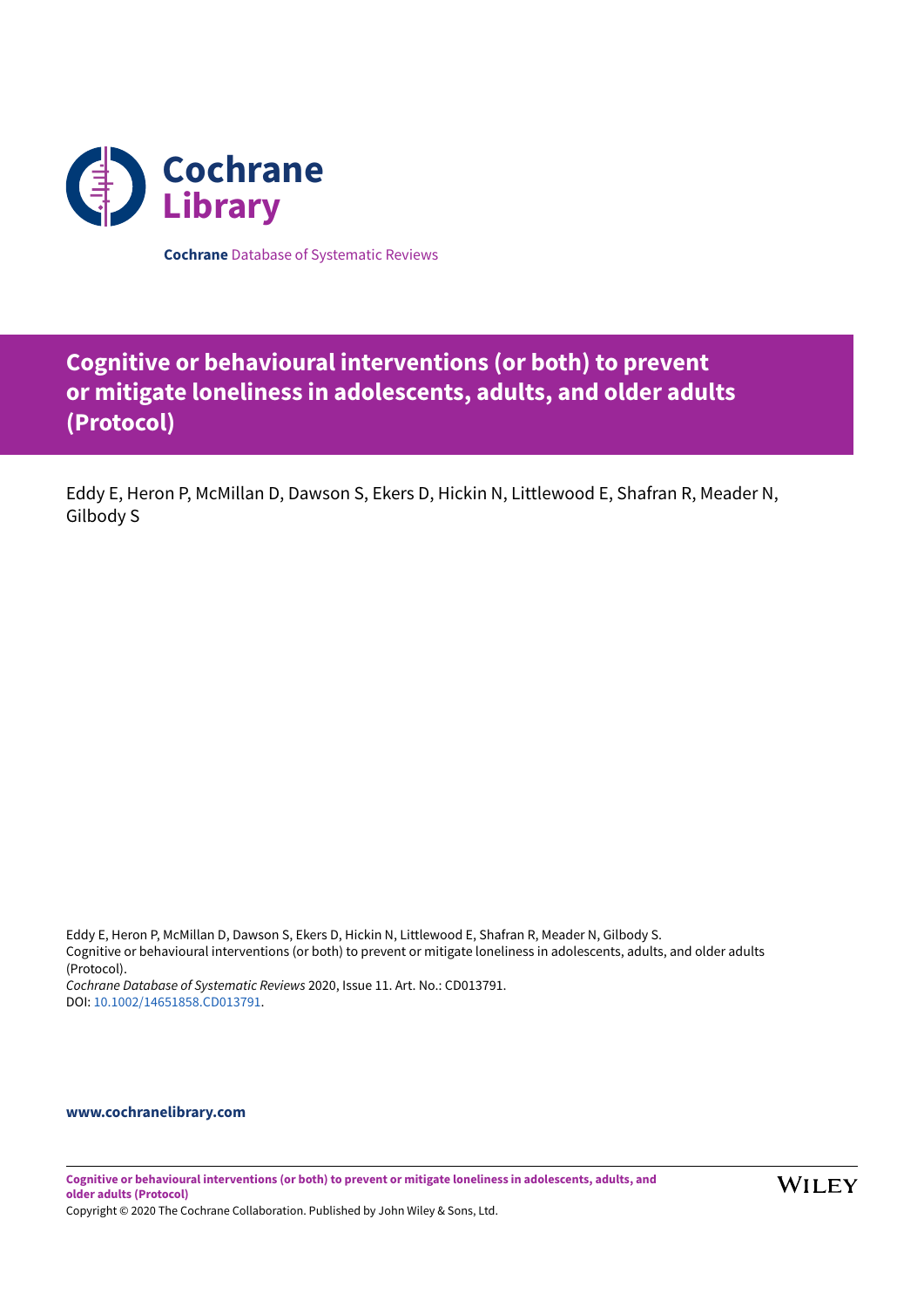

Trusted evidence.<br>Informed decisions.<br>Better health.

## **TABLE OF CONTENTS**

| HEADER             |    |
|--------------------|----|
| ABSTRACT           |    |
| <b>BACKGROUND</b>  |    |
| <b>OBJECTIVES</b>  |    |
| <b>METHODS</b>     |    |
| ACKNOWLEDGEMENTS   | 9  |
| <b>REFERENCES</b>  | 10 |
| APPENDICES         | 13 |
| <b>WHAT'S NEW</b>  | 15 |
| <b>HISTORY</b>     | 16 |
|                    | 16 |
|                    | 16 |
| SOURCES OF SUPPORT | 16 |
|                    |    |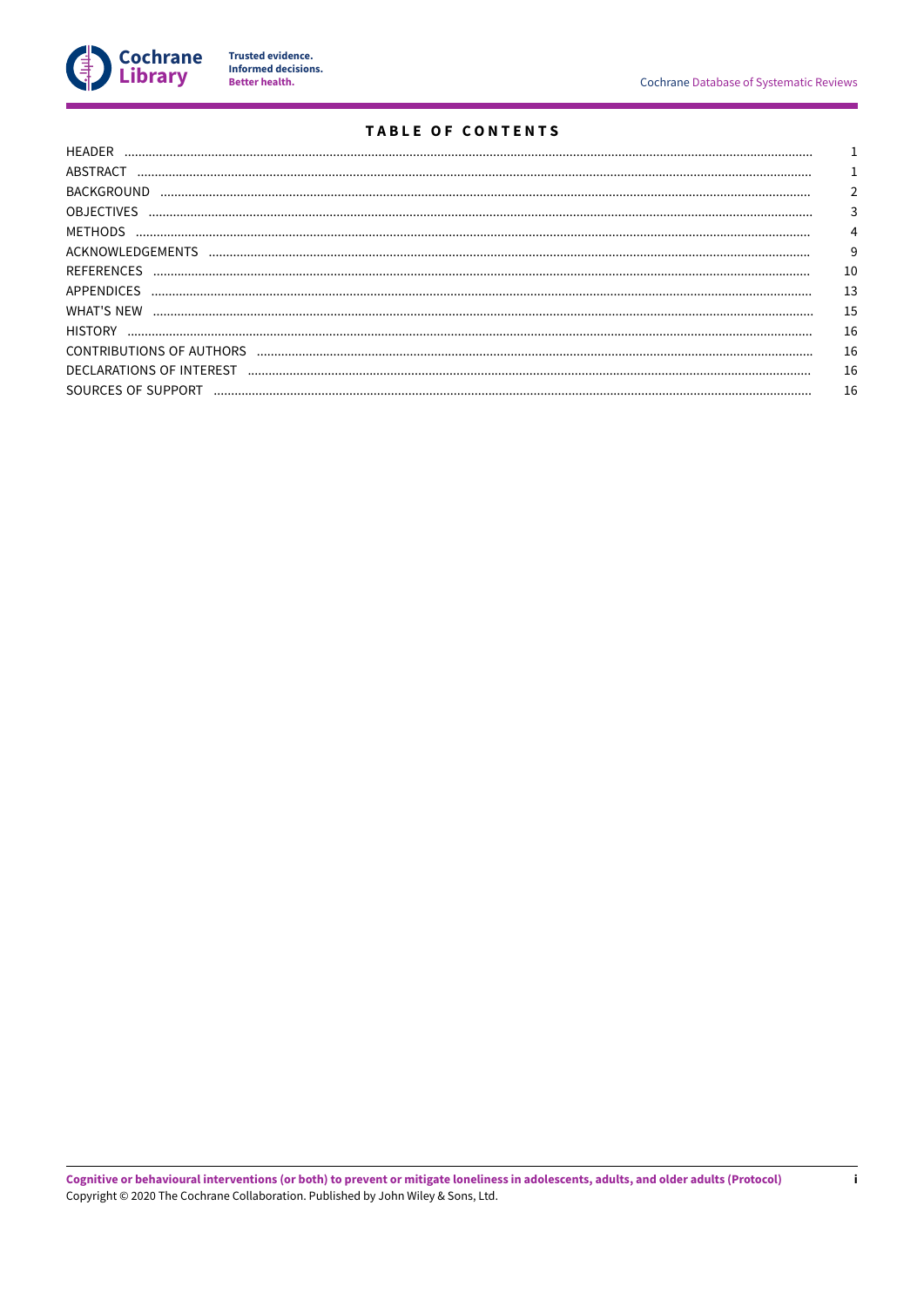

## <span id="page-2-0"></span>**[Intervention Protocol]**

# **Cognitive or behavioural interventions (or both) to prevent or mitigate loneliness in adolescents, adults, and older adults**

Elizabeth Eddy<sup>1a</sup>, Paul Heron<sup>1b</sup>, Dean McMillan<sup>1</sup>, Sarah Dawson<sup>2,3</sup>, David Ekers<sup>1,4</sup>, Nisha Hickin<sup>5,6</sup>, Elizabeth Littlewood<sup>1</sup>, Roz Shafran<sup>7</sup>, Nicholas Meader 3,8, Simon Gilbody1

<sup>1</sup>Mental Health and Addiction Research Group, Department of Health Sciences, University of York, York, UK. <sup>2</sup>Population Health Sciences, Bristol Medical School, University of Bristol, Bristol, UK. 3Cochrane Common Mental Disorders, University of York, York, UK. 4Lanchester Road Hospital, Tees, Esk and Wear Valleys NHS Foundation Trust, Durham, UK. 5South West London and St George's Mental Health NHS Trust, London, UK. 6Great Ormond Street Institute of Child Health, University College London, London, UK. 7University College London, London, UK. 8Centre for Reviews and Dissemination, University of York, York, UK

*a*These authors contributed equally to this work. *b*These authors contributed equally to this work

**Contact address:** Paul Heron, [paul.heron@york.ac.uk](mailto:paul.heron@york.ac.uk).

**Editorial group:** Cochrane Common Mental Disorders Group. **Publication status and date:** New, published in Issue 11, 2020.

**Citation:** Eddy E, Heron P, McMillan D, Dawson S, Ekers D, Hickin N, Littlewood E, Shafran R, Meader N, Gilbody S. Cognitive or behavioural interventions (or both) to prevent or mitigate loneliness in adolescents, adults, and older adults (Protocol). *Cochrane Database of Systematic Reviews* 2020, Issue 11. Art. No.: CD013791. DOI: [10.1002/14651858.CD013791](https://doi.org/10.1002%2F14651858.CD013791).

Copyright © 2020 The Cochrane Collaboration. Published by John Wiley & Sons, Ltd.

## **A B S T R A C T**

## <span id="page-2-1"></span>**Objectives**

This is a protocol for a Cochrane Review (intervention). The objectives are as follows:

- To examine the effects of structured psychological interventions, based on cognitive behavioural therapy (CBT) techniques, compared to all comparators on loneliness in adolescents, adults, and older adults with diagnoses of common mental disorders, or at risk of loneliness.
- To examine the effects of structured psychological interventions, based on CBT techniques, compared to all comparators on depression severity, anxiety severity, social connectedness, or quality of life in adolescents, adults, and older adults, with diagnoses of common mental disorders, or at risk of loneliness.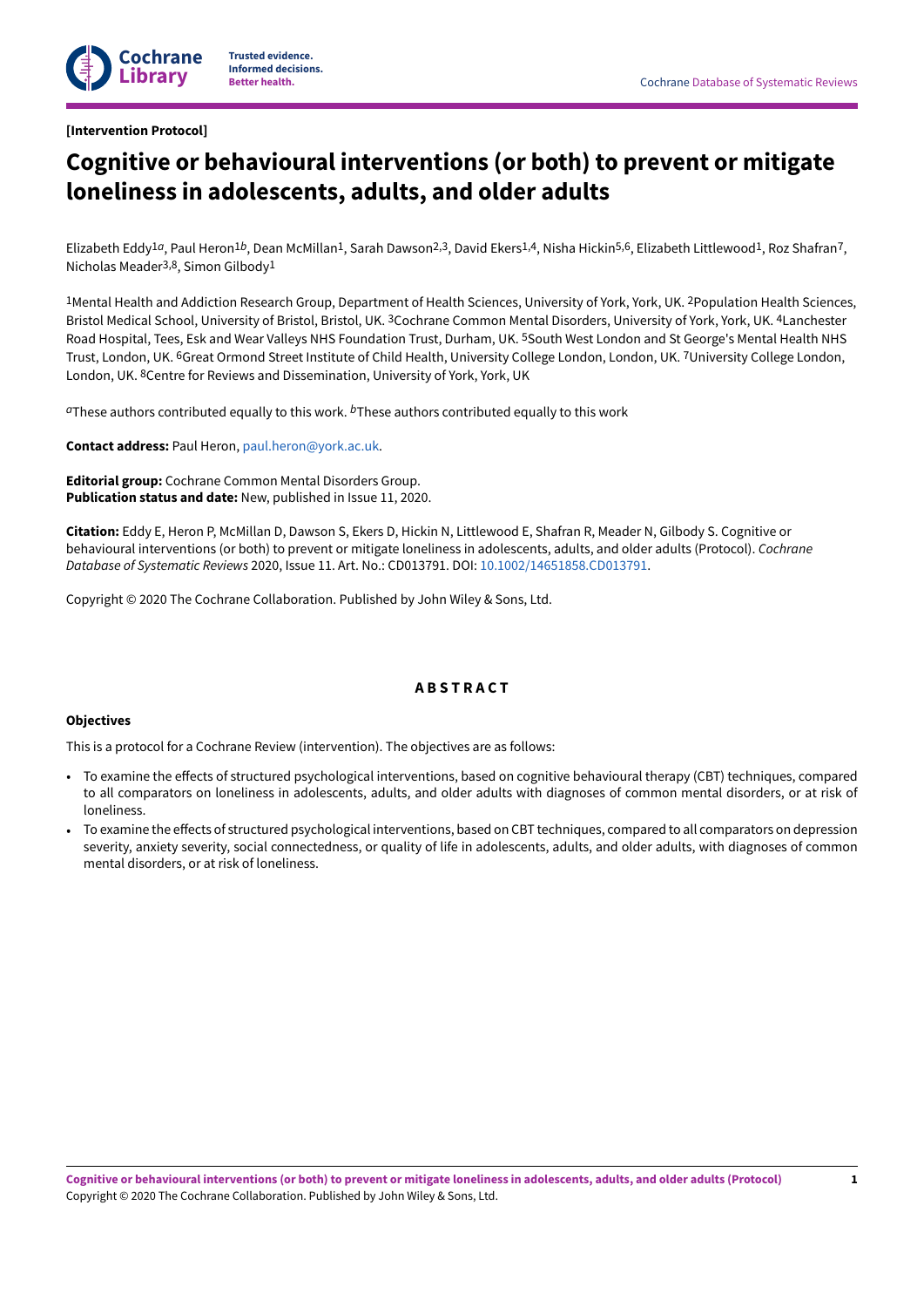

## <span id="page-3-0"></span>**B A C K G R O U N D**

#### **Description of the condition**

Evidence for the harm caused by loneliness is growing. Loneliness is subjective; it is an emotional response within a person, when a deficit exists between the desired and actual quantity and quality of social engagement and relationships ([Perlman](#page-13-0) 1981; [Victor](#page-14-1) 2005). Social isolation is objective; it is described as having 'minimal quality of structural (e.g. frequency of social contact) and functional (e.g. emotional support, or companionship) support' and can include low density social networks that are not maintained through frequent engagement [\(Hayanga](#page-12-0) 2020; [Wang](#page-14-2) [2017](#page-14-2)). Loneliness and isolation are different than living alone; it is possible to experience loneliness or social isolation whilst living with others [\(Smith 2019\)](#page-13-1).

Loneliness is found to peak in adolescence and in older people [\(Steptoe](#page-14-3) 2013; [Victor](#page-14-4) 2012). In the UK, over a third of people over 50 years of age report experiencing loneliness [\(Thomas 2015](#page-14-5)). One in five US adults experience loneliness, and there is evidence this is increasing ([Cacioppo 2015](#page-11-1)). Many other sections of the population are identified to be at a greater risk of loneliness such as people with low quality social relationships, people living alone, and recently bereaved adults [\(Cohen-Mansfield 2016](#page-11-2)).

Transient loneliness may be a healthy adaptive behavioural strategy [\(Cacioppo 2014;](#page-11-3) [Mann 2017\)](#page-13-2), but long-term loneliness is associated with psychological changes and poorer health outcomes ([Hawkley](#page-12-1) 2010; [Holwerda](#page-12-2) 2014; [Petitte](#page-13-3) 2015; [Rico-Uribe](#page-13-4) [2016](#page-13-4)). Loneliness is a significant public health issue ([Gerst-Emerson](#page-12-3) [2015](#page-12-3); Yan [2014](#page-14-6)), which is associated with mental health problems [\(Steptoe](#page-14-3) 2013), and is linked with increased severity of depression and anxiety ([Lasgaard](#page-12-4) 2016; [Meltzer](#page-13-5) 2013). The presence of loneliness is also a risk factor for poor treatment response, and poorer prognosis among people at risk of, or with established, depression and anxiety [\(Wang](#page-14-7) 2020). Loneliness is associated with poorer cognitive performance, faster cognitive decline, and increased negativity and depressed cognition, indicating that healthy social activity is likely to be integral to cognition in humans [\(Cacioppo 2009\)](#page-11-4). There are associations between loneliness and increased risk of Alzheimer's disease and cognitive impairment [\(Boss 2015;](#page-11-5) [Wilson 2007\)](#page-14-8), eating disorders [\(Levine](#page-12-5) 2012), sleep problems ([Smagula 2016\)](#page-13-6), and suicidal ideation and suicide attempts ([Mezuk](#page-13-7) 2014). Long-term data show that the severity of loneliness is a predictor for mortality [\(Steptoe](#page-14-3) 2013), and is equivalent to the health risks caused by obesity, smoking, and physical inactivity [\(Holt-Lunstad](#page-12-6) 2015).

#### **Description of the intervention**

The evidence on effective interventions to prevent or reduce loneliness is largely unclear. Reviews have identified four main intervention strategies to reduce loneliness: i. improving social skills; ii. enhancing social support; iii. increasing opportunities for social contact; and iv. modifying social cognitions [\(Masi](#page-13-8) [2011](#page-13-8)). The [Masi 2011](#page-13-8) meta-analysis found that the most effective intervention strategies of the four are cognitive interventions that seek to change cognition related to social situations.

A review by [Mann 2017](#page-13-2) summarised the evidence on cognitive approaches to tackle loneliness, and showed mixed results among psychological interventions. A trial comparing online cognitive

behaviourtherapy (CBT) plus motivational interviewing with online CBT and brief advice in adolescents with depression, found that both interventions reduced loneliness at 12 months [\(Richards](#page-13-9) [2016\)](#page-13-9). A separate study found that cognitive re-framing did not reduce loneliness, but the intervention led to greater perceived control over reducing loneliness ([Conoley](#page-11-6) 1985). A feasibility trial of a mindfulness intervention found reduced loneliness scores among Chinese students ([Lindsay 2019\)](#page-12-7). The [Mann 2017](#page-13-2) review highlights that cognitive changes from loneliness can potentially overlap with mental processes that contribute to mental health problems; it is hypothesised that changing a person's mental processes can lead to a change in social behaviour, and reduced loneliness over time [\(Mann 2017](#page-13-2)). Brief psychological therapies are advantageous, as they may be useful for people with chronic loneliness in the context of social isolation, or with non-clinical populations who are at risk of developing clinical depression [\(Gilbody 2017\)](#page-12-8). A recent review of interventions for social isolation among people experiencing mental health problems found that the majority of studies had small sample sizes or did not sufficiently describe allocation concealment, missing data, and blinding procedures, meaning the evidence was not sufficient to make clinical recommendations ([Ma](#page-12-9) [2020\)](#page-12-9). However, positive results on loneliness were reported in two out of six trials that examined interventions with a cognitive modification component and this led the authors to conclude that such interventions are 'promising'. Evidence for the effects of cognitive interventions on social isolation and other dimensions of social connectedness is also mixed; one trial of online behavioural activation versus specialised CBT for mothers with postpartum depression did not show positive effects on perceived social support ([O'Mahen 2014](#page-13-10)), and a trial of behavioural activation for moderate depression among university students found a moderate, but not statistically significant effect on social support [\(Gawrysiak](#page-12-10) 2009).

This review will focus on trials of first, second, and third wave CBT interventions. This will include interventions directly targeting loneliness, or interventions for common mental health problems for which loneliness outcomes are reported. First wave CBT interventions are based on learning (behavioural) theory, and include classical conditioning and operant conditioning models. Interventions that use these approaches include exposure-based treatments for anxiety disorders, and behavioural treatments for depression [\(Abramowitz](#page-11-7) 2019). Exposure-based treatments involve coming into contact with a fear-provoking stimulus, and remaining in contact with it until anxiety reduces (extinction learning). Behavioural treatments for depression involve monitoring the link between mood and activity by scheduling activities to assess their impact on mood, and recording the results in a diary ([Martell](#page-13-11) 2013).

Second wave CBT is based on a standard, Beckian account of emotional disorders ([Beck 1979\)](#page-11-8). This assumes that previous experiences lead to the development of a schema (core beliefs) that when activated, bias the way information is processed, which leads to emotional distress. Treatment techniques based on this approach include Socratic questioning of negative thoughts and behavioural experiments. In Socratic questioning, the therapist gently explores how accurate or helpful particularly negative thoughts are to the person. Outside of sessions, the person is encouraged to spot and challenge other negative thoughts in a similar way, often using a thought diary. Behavioural experiments involve doing something (a behaviour) to test the accuracy of a thought (an experiment, e.g. going to a gathering to test out the

Cognitive or behavioural interventions (or both) to prevent or mitigate loneliness in adolescents, adults, and older adults (Protocol) Copyright © 2020 The Cochrane Collaboration. Published by John Wiley & Sons, Ltd.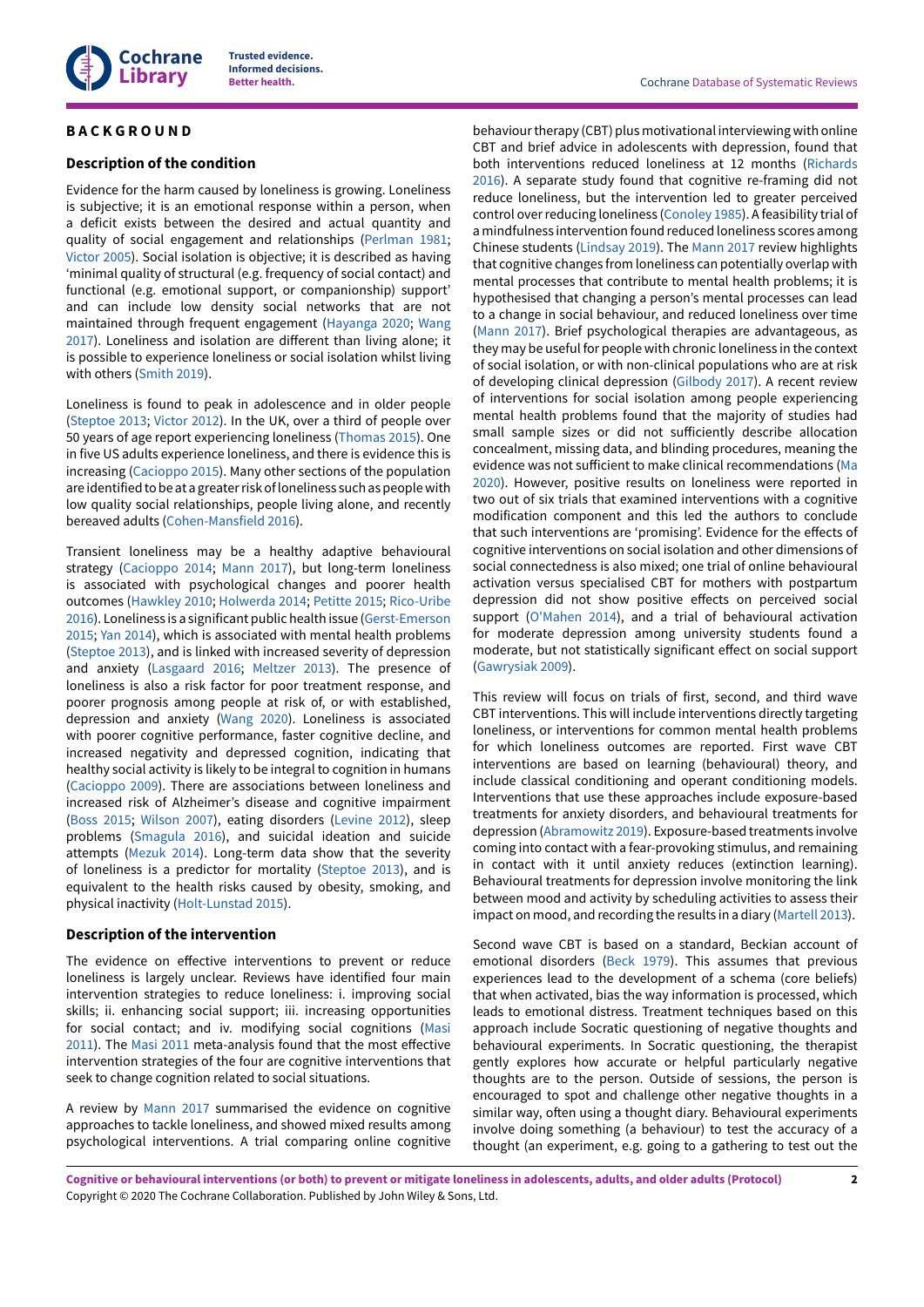

belief that 'no one will talk to me'). Second wave CBT typically incorporates techniques from first wave behavioural approaches, though these are often conceptualised from a cognitive, rather than a behavioural perspective (e.g. keeping a diary of moods,to testthe belief that there is no variation in a person's low mood).

Third wave CBT approaches include a wide range of extensions to first and second wave CBT. These may be underpinned by cognitive theory (e.g. the meta-cognitive model) or behavioural theory (e.g. relational frame theory [\(Hayes](#page-12-11) 2004). Unlike second wave CBT, which focuses on the content of cognition, third wave CBT tends to place more emphasis on the processes and functions of how we relate to internal stimuli, such as ourthoughts. Treatments typically classed as third wave CBT include acceptance and commitment therapy, dialectical behaviour therapy, meta-cognitive therapy, and mindfulness-based cognitive therapy. Treatment techniques used in a third wave approach vary substantially, depending on the particular type of treatment, although they often focus on practising a person's response to internal events (thoughts and feelings) in a new way (e.g. practising mindfulness, so that thoughts can be observed rather than getting caught up with them).

Cognitive behavioural therapy for loneliness targets the perceptual and cognitive biases that result in hypervigilance to negative social information [\(Cacioppo 2006;](#page-11-9) [Cacioppo 2009\)](#page-11-4). CBT helps people to look for disconfirming evidence to re-frame their perceptions of loneliness and self-efficacy, with the aim of changing avoidant behaviours, increasing social connections, and decreasing loneliness [\(Kall 2020](#page-12-12)). The key techniques include psychoeducation, social behaviour activation, exposure to social situations, the challenging of negative automatic thoughts, and behavioural experiments.

#### **How the intervention might work**

While there is substantial evidence that CBT treatments are effective, there is less consensus about how these treatments work generally, or specifically, to reduce loneliness. First wave behavioural explanations draw on classical conditioning models, such as extinction learning in exposure-based treatments. They also draw on operant conditioning principles, which argue that improvements in mental health outcomes occur when there is a reduction in behaviours that in the short-term are negatively reinforced, through reducing unpleasant internal states, such as anxiety, and establishing or re-establishing patterns of behaviour that in the long-term are linked to improvements in affective states. As applied to loneliness, these approaches would predict that encouraging people to engage in patterns of behaviours that establish or re-establish social interaction, even if this is difficult in the short-term, may reduce a person's sense of loneliness.

Second wave cognitive approaches suggest that cognitive biases that contribute to mental health problems could overlap with those in people experiencing loneliness ([Mann 2017\)](#page-13-2); for example, negative evaluations of other people are associated with both mental health problems and loneliness ([Hawkley](#page-12-1) 2010). Therefore, psychological interventions may be able to address mental processes that are linked with loneliness, and support people to develop different thinking styles when thinking about themselves and their relationships. [Mann 2017](#page-13-2) hypothesise that these changes can result in changes to social behaviours that subsequently reduce loneliness.

Third wave approaches draw on a variety of both cognitive and behavioural theoretical explanations of emotional change that expand on, or revise, the first and second wave accounts. These have not as yet been extensively applied to understanding loneliness.

Finally, non-specific, or common factor models suggest that change in CBT and other psychological treatments rests on therapeutic practices that are common across all psychological treatments, such as developing a credible treatment rationale, agreement about the goals of therapy, and establishing an effective working relationship.

## **Why it is important to do this review**

Large sections of the population have become socially isolated during the COVID-19 pandemic; either as a public health measure to prevent the transmission of COVID-19 in the community, or to protect those who are especially vulnerable. This is of particular concern for the millions of older adults and adolescents who are at greater risk of loneliness. Most existing loneliness research has focused on older adults but there has been less exploration of loneliness in people with, or at risk of developing, mental health problems, and strategies to tackle the problem. Whilst social isolation is likely to be a problem for many people, it is not inevitable that loneliness and mental health problems will follow, and there is a potential for psychological interventions to be used as public health measures.

Cultural changes mean that how people socialise is changing; the effects of this on loneliness are unknown. The UK National Health Service's (NHS) Five-year forward view for mental health report states the need to fulfil people's wishes for good quality relationships [\(Mental](#page-13-12) Health Task Force 2016). There has also been a UK initiative to understand the social determinants of mental health problems, and loneliness is becoming an emerging field of research following recent findings that highlight its potentially severe health impacts (Royal College of [Psychiatrists](#page-13-13) 2010). There is an urgent need for evidence to address this problem.

To date, there is no well-developed evidence base supporting the effects of any intervention on loneliness, but a recent scoping review reported that psychological interventions have been the most extensively studied, and have the mostrobust evidence ([Mann](#page-13-2) [2017\)](#page-13-2). Despite this, evidence for the effectiveness of psychological interventions that can improve loneliness is mixed, and it is unclear what forms of therapeutic intervention and what factors, such as mode of delivery or setting, affect the success of such interventions. There is a clear need to review the evidence on this subject, but a Cochrane Review has not yet been conducted. Given the unclear evidence and a surge in subject interest, it is now timely to review the evidence, so that public health and clinical practice can be informed.

#### <span id="page-4-0"></span>**O B J E C T I V E S**

- To examine the effects of structured psychological interventions, based on cognitive behavioural therapy (CBT) techniques, compared to all comparators on loneliness in adolescents, adults, and older adults with diagnoses of common mental disorders, or at risk of loneliness.
- To examine the effects of structured psychological interventions, based on CBT techniques, compared to all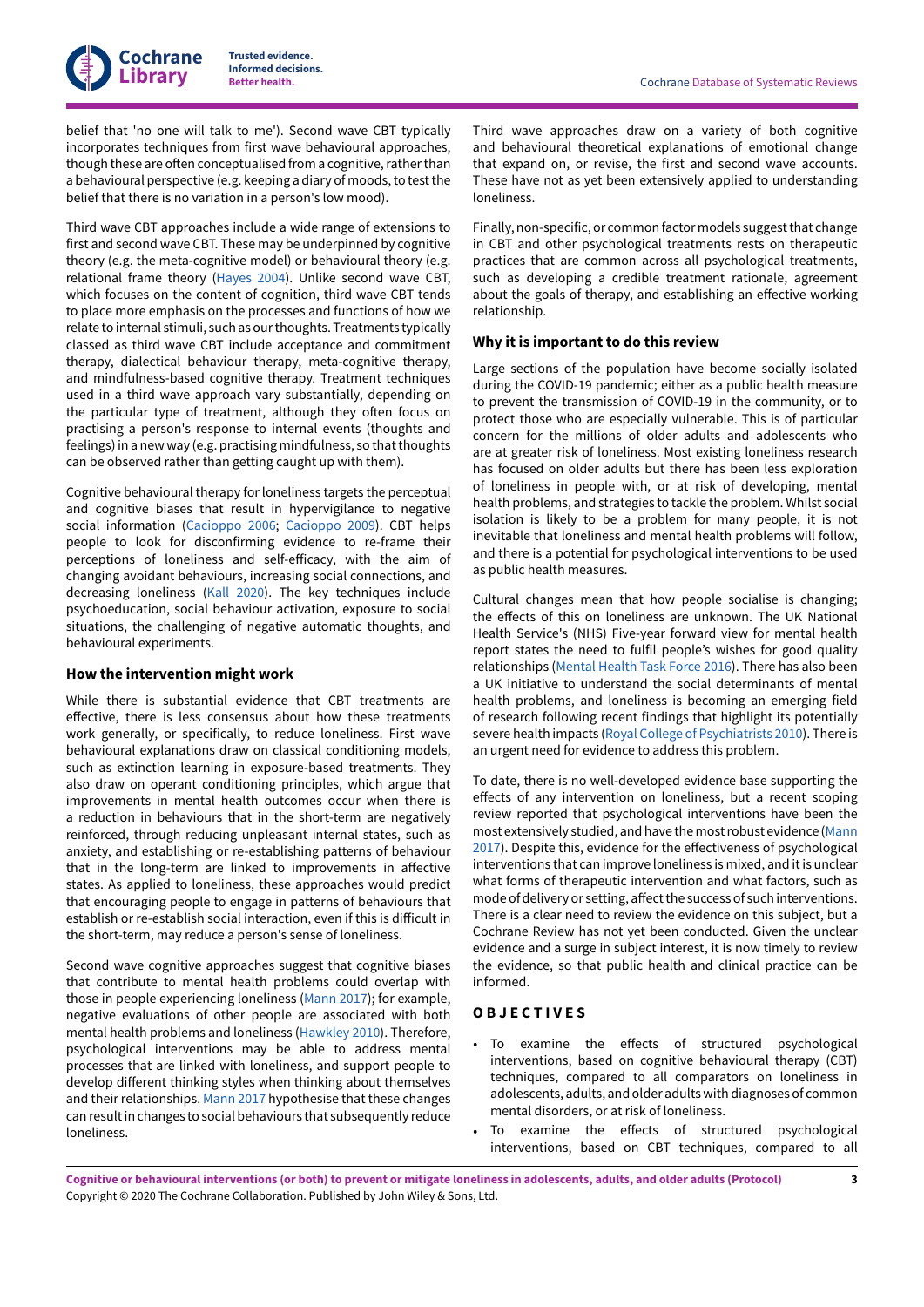

comparators on depression severity, anxiety severity, social connectedness, or quality of life in adolescents, adults, and older adults, with diagnoses of common mental disorders, or at risk of loneliness.

## <span id="page-5-0"></span>**M E T H O D S**

## **Criteria for considering studies for this review**

## **Types of studies**

Randomised controlled trials (RCTs) will be eligible for inclusion. We decided to base the review on RCTs because of the robust nature of the trial design, which reduces bias arising from selection and allocation of groups. We will also include RCTs that use cluster allocation, cross-over elements, and trials with any time frame for outcome follow-up.

We will include studies regardless of their language of publication and date published. We will include studies regardless of their publication status,whichwill encompass unpublished and partially published studies, and those published in the grey literature.

We will exclude non-randomised studies, e.g. quasi-RCTs, as they allocate participants to intervention and control groups without strict randomisation; including these studies could increase the risk of allocation bias.

## **Types of participants**

## *Characteristics*

We will include studies with participants who are at least 10 years old. We will define adolescence in line with the World Health Organization (WHO) definition as those aged 10 to 19 years old [\(WHO 2014](#page-14-9)). We will exclude trials that include participants under the age of 10. If the age range straddles this cutoff, we will include the trial if we can establish that > 90% of the sample are older than 10 years of age. The rationale for selecting this age range is based on knowledge that loneliness is found to be most prevalent in adolescence and in older people ([Victor](#page-14-4) 2012). We will not determine eligibility by any specific demographic features other than age.

## *Setting*

We will include trials carried out in all settings (primary, secondary, or community).

#### *Diagnosis*

We will include participants with diagnoses of common mental health problems, such as anxiety, depression, obsessive compulsive disorder, phobias, panic disorders, and post-traumatic stress disorder. We will also include participants with no clinical diagnosis of common mental health problems, but who are deemed to be at a greater risk of loneliness or social isolation according to the existing literature. This includes participant groups, such as new mothers, recently bereaved adults, people living alone, people with low quality social relationships, and older adults who are socially isolated [\(Cohen-Mansfield 2016](#page-11-2)).

The diagnosis of a common mental health problem must be based on a structured or semi-structured clinical interview, conducted to internationally recognised standards (e.g. International Classification of Diseases, Diagnostic and Statistical Manual of

Mental Disorders), or on a score above a recognised threshold on a validated depression or anxiety severity measure (e.g. Patient Health Questionnaire-9 (PHQ-9; [Kroenke](#page-12-13) 2001), Beck Depression Inventory (BDI; [Beck 1961\)](#page-11-10), Generalised Anxiety Disorder Assessment-7 (GAD-7; [Spitzer](#page-14-10) 2006), or the Beck Anxiety Inventory (BAI; [Beck 1988\)](#page-11-11)). For loneliness, we will include interventions that focus on preventing loneliness, as well as reducing pre-existing loneliness (this could be defined using a recognised loneliness scale, such as the University of California, Los Angeles (UCLA) loneliness scale ([Russell 1978](#page-13-14) )). We will exclude studies that use a single item loneliness scale, or a modified scale taken from a larger loneliness scale, if the selected components do not show psychometric properties.

For studies that involve a subset of relevant participants, we will include the study if 90% of the participants meet our eligibility criteria. To ensure that this does not introduce review author's biases, we will conduct sensitivity analyses to assess the affect of the subset of data on the overall outcomes.

We suspect that there will be an insufficient number of studies to explore differences between studies with special circumstances of loneliness, such as incarceration or institutionalisation compared to those who are not. If there are sufficient studies, we will explore this through meta-regression.

## *Comorbidities*

We will include trials in which participants have concurrent physical health problems, and those with a clinical diagnosis of mild to moderate dementia, or cognitive decline. We will exclude trials where participants have a clinical diagnosis of severe and enduring mental health problems, such as schizophrenia and bipolar disorder, severe cognitive decline, or a clinical diagnosis of a development disability, such as autism spectrum disorder.

#### **Types of interventions**

#### *Experimental Intervention*

Eligible interventions include first, second, or third wave cognitive behavioural therapies (CBT) seeking to improve or prevent loneliness, as well as other CBT interventions where the focus is on improving common mental health problems, but in which loneliness or a related constructis measured as an outcome.

We will also include trials that examine the effects of a full CBT intervention combined with other approaches; we will note the combination treatment in the interpretation of the findings.

#### *Format of psychological therapies*

The interventions can differ in terms of the mode of delivery (e.g. one-to-one, group, face-to-face, bibliotherapy, telephone, computerised, Internet, blended), the amount of support offered (e.g. pure self-help, minimal support, at least 20 one-hour sessions), and the level of training of the person providing the intervention (e.g. non-therapist technical support, limited training, fully qualified practitioner). We will include all combinations of mode, support level, and provider training level.

We will incorporate studies using interventions that are delivered at varying frequencies, intensity, and time scales. We will include studies with any length of follow-up.

Cognitive or behavioural interventions (or both) to prevent or mitigate loneliness in adolescents, adults, and older adults (Protocol) Copyright © 2020 The Cochrane Collaboration. Published by John Wiley & Sons, Ltd.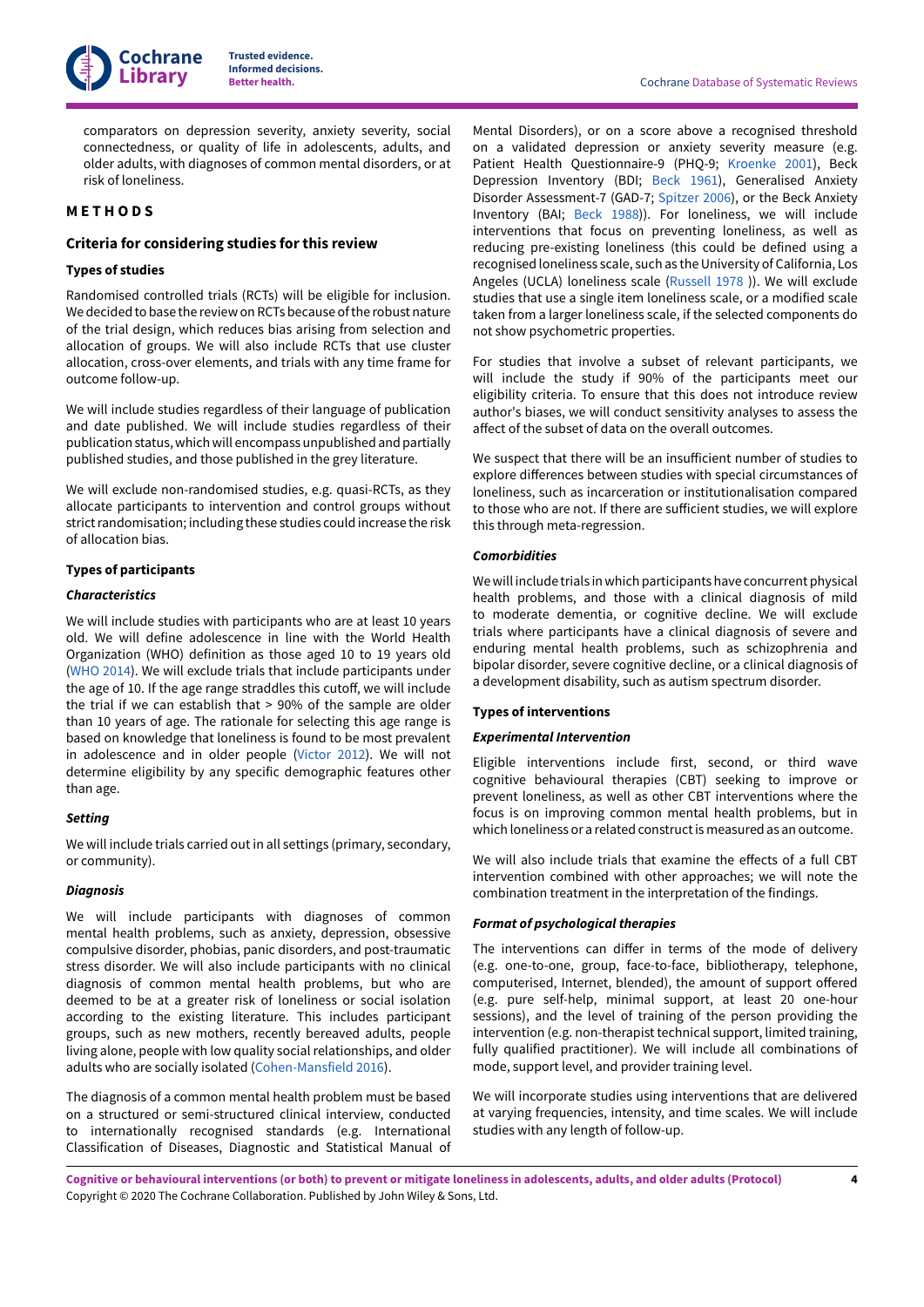There is a risk that including all CBT interventions of varying format, delivery, and intensity may affect the intervention effect size. It will be important to consider the level of intensity of the therapy when reviewing the outcomes of the trials.

#### *Comparators*

All comparators are eligible for inclusion, including usual care, waiting-list control, or active comparators. Active comparators include: pharmacological interventions, non-CBT psychological interventions, and other CBT interventions (including dismantling or additive designs involving different combinations of CBT components in different treatment arms).

We have provided the details of how the different interventions and comparators will be grouped for analysis in the analysis section, including pre-planned main comparisons, subgroup analyses, and sensitivity analyses.

#### *Excluded interventions*

We will exclude all trials that do not use CBT (first, second, or third wave) as the form of intervention. We will not include interventions that contain only a single CBT component; for example, we would exclude a non-CBT intervention package that includes social skills training.

## **Types of outcome measures**

Primary and secondary outcomes are outlined below.

#### *Primary outcomes*

• Loneliness, measured by a standard instrument that uses a validated continuous scale, such as the UCLA Loneliness Scale ([Russell 1978](#page-13-14)  ) or the De Jong Gierveld Loneliness Scale ([De](#page-11-12) Jong [Gierveld](#page-11-12) 1985). We will accept the trial authors' original definition of loneliness.

#### *Secondary outcomes*

- Depression severity, measured by a standard instrument that uses a validated continuous scale, such as the PHQ-9 [\(Kroenke](#page-12-13) [2001\)](#page-12-13), Beck Depression Inventory ([Beck 1961](#page-11-10)), Hamilton Rating Scale for Depression [\(Hamilton](#page-12-14) 1960), Montgomery-Asberg Depression Rating Scale ([Montgomery](#page-13-15) 1979), or other standardised depression scales.
- Anxiety severity, measured by a standard instrument that uses a validated continuous scale, such the Hamilton Anxiety Sale ([Hamilton](#page-12-15) 1959), Beck Anxiety inventory ([Beck 1988\)](#page-11-11), the trait subscale of the Spielberger State-Trait Anxiety Inventory ([Spielberger](#page-13-16) 1983), GAD-7 ([Spitzer](#page-14-10) 2006), or other standardised anxiety scales.
- Quality of life, measured by a standard instrument that uses a validated continuous scale, such as Short Form-36 ([Ware](#page-14-11) 1992), EuroQol ([Brooks](#page-11-13) 1996), World Health Organization Quality of Life scales ([WHOQOL](#page-14-12) Group 1998), or other validated measure of quality of life.
- Social connectedness (e.g. social support, social networks, and social isolation), measured by a standard instrument that uses a validated continuous scale, such as the Lubben Social Network Scale ([Lubben](#page-12-16) 1988), orthe Social Provision Scale (SPS; ([Cutrona](#page-11-14) 1987)).
- Adverse effects, defined by individual studies. We will report the number and nature of each adverse effect for each study.

Reporting one or more of the secondary outcomes is not an inclusion criterion for the review. When a published report does not appear to report one of these outcomes, we will access the trial protocol and contact the trial authors to ascertain whether the outcomes were measured but not reported. We will include relevant trials that measured these outcomes, but did not report the data at all, or not in a usable format, as part of the narrative.

## **Search methods for identification of studies**

## **Electronic searches**

An information specialist with the Cochrane Common Mental Disorders (CCMD) Group will search the following bibliographic databases, using relevant subject headings, keywords, and search syntax appropriate to each resource.

- Cochrane Common Mental Disorders Controlled Trials Register (CCMDCTR; all available years; [Appendix 1](#page-14-13));
- Cochrane Central Register of Controlled Trials (CENTRAL; current issue, in the Cochrane Library);
- MEDLINE Ovid (1946 onwards);
- Embase Ovid (1974 onwards);
- PsycINFO Ovid (all years; [Appendix 2\)](#page-15-0);
- Web of Science Social Science Citation Index (SSCI; all years);
- Social Care Online [\(www.scie-socialcareonline.org.uk;](http://www.scie-socialcareonline.org.uk) all years).

We will search ClinicalTrials.gov and the World Health Organization (WHO) International Clinical Trials Registry Platform (ICTRP; all years) to identify ongoing or unpublished trials.

We will not apply any restriction on date, language, or publication status to the searches.

#### **Searching other resources**

#### *Grey literature*

We will search the following sources of grey literature (primarily for dissertations and theses):

- Open Grey [\(www.opengrey.eu/](http://www.opengrey.eu/));
- ProQuest Dissertations & Theses Global ([www.proquest.com/](http://www.proquest.com/products-services/pqdtglobal.html) [products-services/pqdtglobal.html](http://www.proquest.com/products-services/pqdtglobal.html));
- DART-Europe E-theses Portal [\(www.dart-europe.eu/\)](http://www.dart-europe.eu/);
- EThOS the British Libraries e-theses online service ([ethos.bl.uk/](http://ethos.bl.uk/));
- Networked Digital Library of Theses and Dissertations (NDLTD; [search.ndltd.org\)](http://search.ndltd.org/);
- Open Acces Theses and Dissertations ([oatd.org\)](http://oatd.org/).

## *Reference lists*

We will check the reference lists of all relevant study reports and reviews retrieved by the searches. We will also conduct a forward citation search on the Web of Science and Google Scholar, to identify additional research.

#### *Personal communication*

We will contact trial authors and subject experts for information on unpublished or ongoing studies, or to request additional data.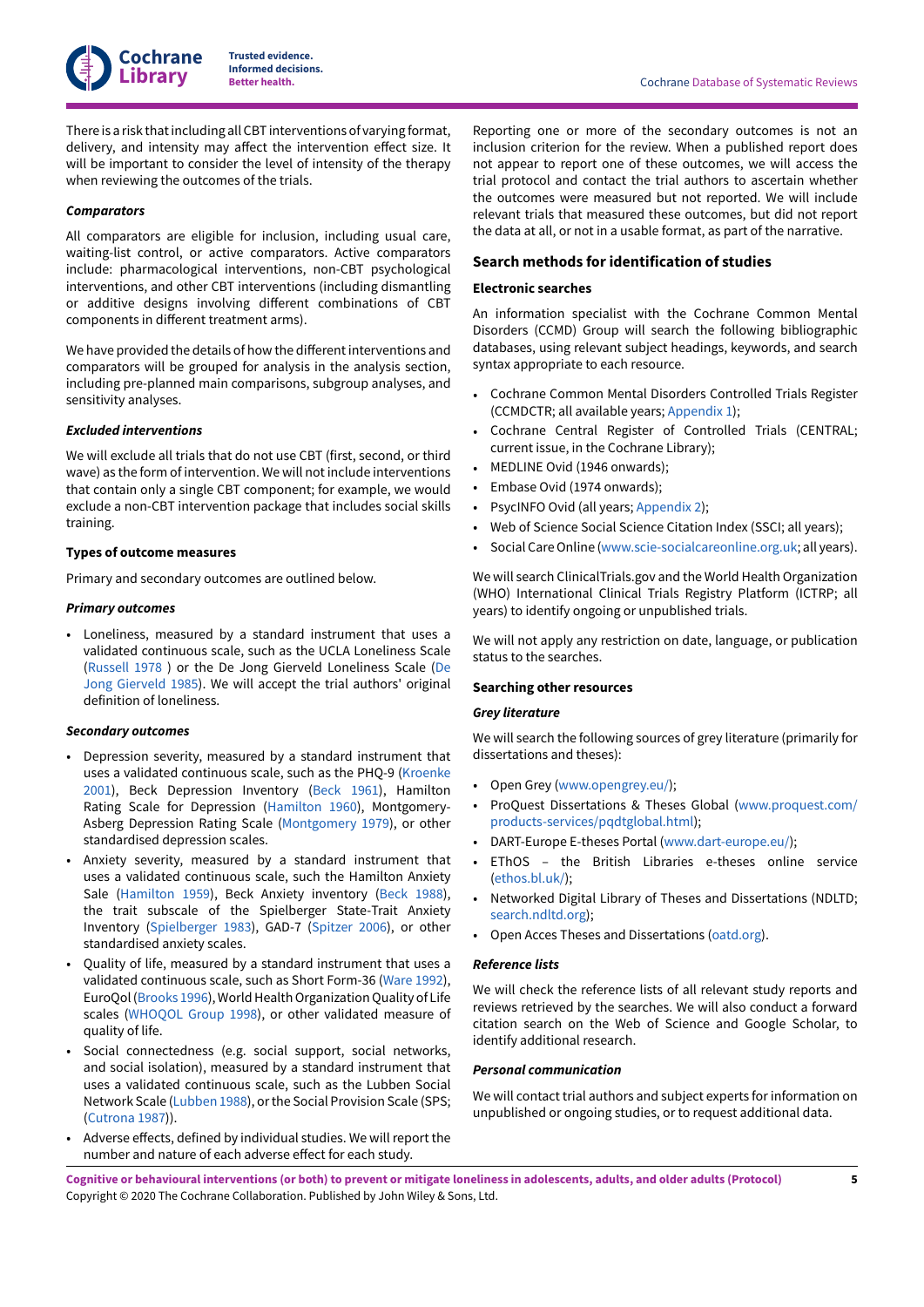## **Data collection and analysis**

## **Selection of studies**

Two review authors (PH, EE) will independently screen titles and abstracts of all the potential studies we identify as a result of the search, and code them as 'retrieve' (eligible or potentially eligible or unclear) or 'do not retrieve', using Covidence software [\(Covidence](#page-11-15)). If there are any disagreements, a third review author will be asked to arbitrate (DM). We will retrieve the full-text study reports or publication of those coded 'retrieve'; two review authors (PH, EE) will independently screen the full-text, identify studies for inclusion, and identify and record reasons for exclusion of the ineligible studies. We will resolve any disagreement through discussion, or if required, we will consult a third person (DM). We will identify and exclude duplicates and collate multiple reports of the same study, so that each study, rather than each report, is the unit of interest in the review. We will record the selection process in sufficient detail to complete a PRISMA flow diagram and 'Characteristics of excluded studies' table ([Liberati](#page-12-17) 2009). When the full text is not available we will first contact the trial author. If we receive no response, we will contact the British Library to gain access, or purchase the study via the University of York where possible.

## **Data extraction and management**

We will use a data collection form for study characteristics and outcome data, which has been piloted on at least one study in the review. Two review authors (PH, EE) will independently extract study characteristics from included studies. We will extract the following study characteristics into Covidence software [\(Covidence](#page-11-15)).

- **Methods**: study design, total duration of study, number of study centres and location, study setting, and date of study
- **Participants**: total randomised, number lost to follow-up or withdrawn, number analysed, mean age, age range, gender, severity of condition, medications taken, diagnostic criteria, inclusion criteria, and exclusion criteria
- **Interventions**: intervention, comparison, mode of delivery, frequency, length of sessions, treatment duration, level of support provided by treatment providers, level of training of treatment providers
- **Outcomes**: we will collect outcomes of loneliness, depression severity, anxiety severity, quality of life, social support, social networks and social isolation, and report the time points
- **Notes**: funding for trial, notable conflicts of interest of trial authors, and adverse events

Two review authors (PH, EE) will independently extract outcome data from included studies. We will resolve disagreements by consensus, or by involving a third review author (DM). One review author (EE) will import data from Covidence into the Review Manager 5 file [\(Covidence](#page-11-15); Review [Manager](#page-13-17) 2014). We will double check that data are entered correctly by comparing the data presented in the Review Manager 5 file with the data extraction form.

#### *Main comparisons*

- CBT versus the control condition
- CBT versus other active psychological treatments

• CBT versus active pharmacological treatment

## **Assessment of risk of bias in included studies**

Two review authors (PH, EE) will independently assess risk of bias for each study using version 2 of the Cochrane 'Risk of bias' (RoB 2) tool ([Sterne](#page-14-14) 2019), outlined in the *Cochrane Handbook for Systematic Reviews of Interventions* [\(Higgins 2019b](#page-12-18)). We will assess the risk of bias of the results for a specific outcome in each trial according to the following domains:

- 1. Bias arising from the randomisation process;randomisation and allocation
- 2. Bias due to deviations from intended interventions (assignment to intervention);
- 3. Bias due to missing outcome data;
- 4. Bias in the measurement of the outcome;
- 5. Bias in the selection of the reported result.

We will assess the risk of bias for the outcomes of the included trials that will be included in our 'Summary of findings' table. We will quantify the effect of assignment to the interventions at baseline, regardless of whether the interventions are received as intended (the intention-to-treat effect; [\(Higgins 2019b\)](#page-12-18)).

Wewill use the signalling questions in the 'RoB2'tool, and rate each domain as low risk of bias, some concerns, or high risk of bias. We will summarise the risk of bias judgements across different studies for each of the domains listed for each outcome. The overall risk of bias for the result is the least favourable assessment across the domains of bias. When considering treatment effects, we will take into account the risk of bias for the studies that contribute to that outcome.

Cross-over and cluster-randomised control trials bias (including the five RoB 2 categories mentioned previously) will be analysed using a more suited method that focusses on common biases produced from these trial formats. We will analyse cluster-randomised trials for bias that arises from the randomisation process, baseline imbalances, missing outcome data, measurement of the outcome, selection of the reported result, and loss of cluster ([Higgins](#page-12-19) [2020a](#page-12-19)). We will analyse cross-over trials for bias that arises from the randomisation process, carry-over effects, missing outcome data, measurement, and selection of the reported results ([Higgins](#page-12-19) [2020a](#page-12-19)).

Where inadequate details are provided in the original report, we will contact corresponding trial authors to provide clarification. Disagreements will be resolved following discussions with DM.

#### **Measures of treatment effect**

We will manipulate data presented as a scale so that there is a consistent direction of effect. We will narratively describe skewed data, reported as medians and interquartile ranges.

#### *Dichotomous data*

We will analyse dichotomous outcomes by calculating a pooled risk ratio (RR) and 95% confidence intervals (95% CIs).

A score over one suggests a benefit. We will analyse dichotomous data using an odds ratio measurement. We will then convert these odds ratios into risk ratios to allow easier interpretation, using

**Beta Cochrane Database of Systematic Reviews**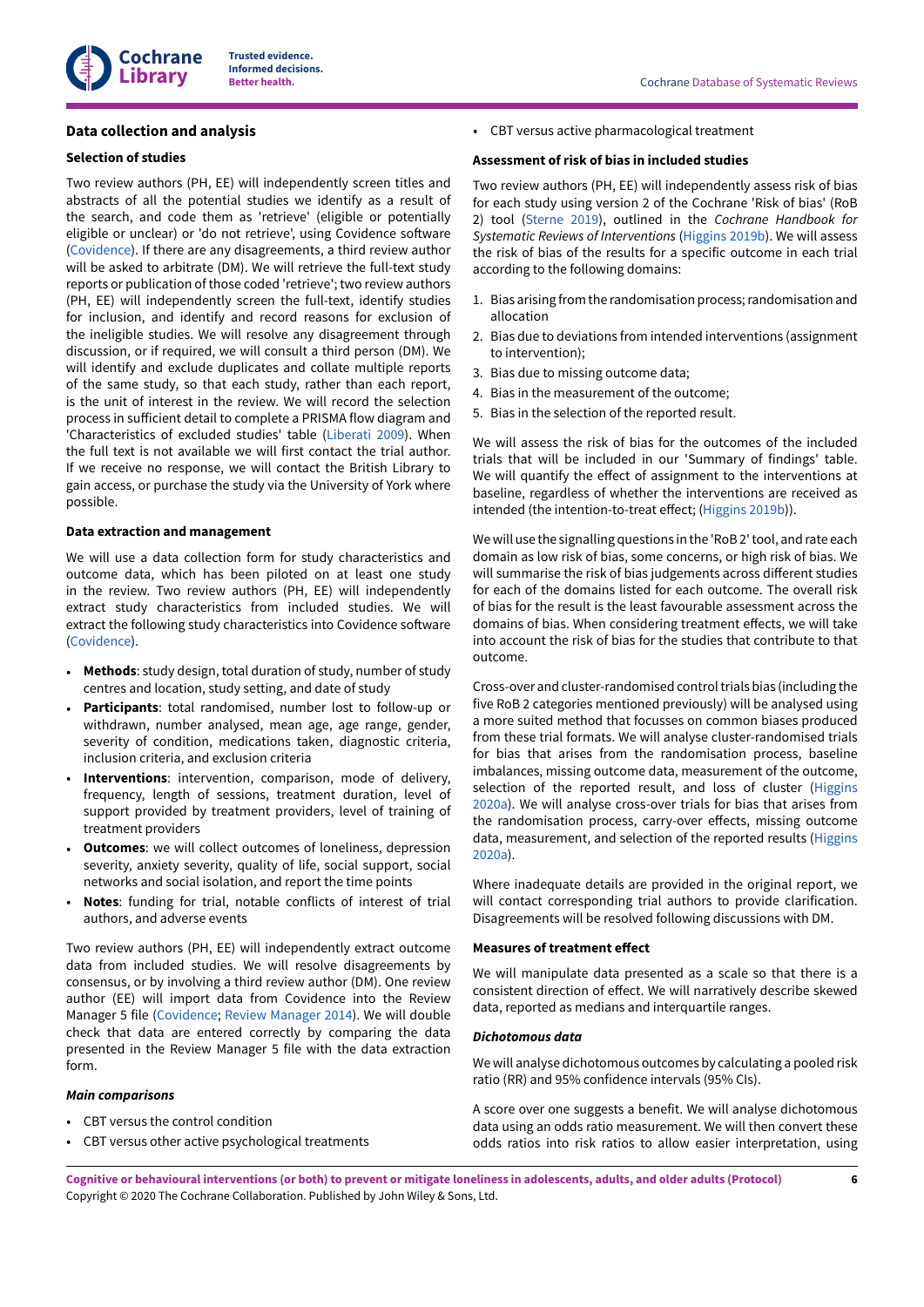**Cochrane Library**

**Trusted evidence. Informed decisions.**

the formula described in the *Cochrane Handbook for Systematic Reviews of Interventions* [\(Schünemann 2020b](#page-13-18)). For measures that use a cutoff score to determine dichotomous data, we will report the cutoff score used in each study, and address differences in sensitivity in the narrative synthesis.

We will also calculate the risk difference (RD), which in turn, can be used to calculate the number needed to treat for an additional beneficial outcome (NNTB), which is another way to analyse the outcome effect. The NNTB is defined as the expected number of people needed to receive the intervention compared to the comparator group for one additional person to either avoid or achieve an outcome in given time scale [\(Schünemann 2020a](#page-13-19))

#### *Continuous data*

If all the studies for a particular outcome of interest use the same standardised measure, we will report a mean difference (MD) with 95% CI.

If the trials use different instrument to measure the outcome, we will calculate a standardised mean difference (SMD) with 95% CI. The standardised mean difference measures the size of the intervention effect of each study compared to the betweenparticipant variability in outcome measurements recorded in each individual study [\(Schünemann 2020b\)](#page-13-18). To allow for easier interpretation and analysis of the results, we will convert the SMD into the specific clinical measures used in the studies (such as the UCLA Loneliness Scale [\(Russell 1978](#page-13-14)  ), or the De Jong Gierveld Loneliness Scale (De Jong [Gierveld](#page-11-12) 1985), as this is a more familiar unit of measurement. This is done by multiplying the SMD by an estimate of the standard deviation (SD) associated with the outcome measure instrument, according to the *Handbook* [\(Schünemann 2020b\)](#page-13-18).

#### *Management of time points*

We plan to categorise the post-intervention outcomes into shortterm outcomes (< 6 months, including end of treatment time points), medium-term (6 to 12 months), and long-term outcomes (≥12 months). If a study reports follow-up outcomes at more than one time point within one of these time frames, we will select the outcome reported at the latest point within the time frame.

#### *Hierarchy of outcomes*

We will separately analyse symptom severity (e.g. depression or anxiety severity typically using continuous measures) and diagnostic outcomes (typically assessed using dichotomous outcomes), and will consider symptom severity as having priority over diagnostic outcomes. If a trial reports the use of more than one instrument assessing for each outcome, we will prioritise in the following order: clinician-rated scale, informant-rated scale, and self-rated scale. If multiple outcome measures are used of the same type (e.g. two self-report measures), we will choose the outcome measure that is most frequently used across studies. If multiple outcome measures of the same type have equivalent availability across studies, we will choose the one with the strongest psychometric evidence in previous research.

#### **Unit of analysis issues**

#### *Cross-over trials*

We will include trials that use a cross-over element, using only data extracted from the first trial period. Our decision to only include the first phase was based on the risk of 'carry over' effects (when the effects of the previous intervention continue to have an effect in the subsequent trial phase) and 'period' effects (changing of the underlying condition systematically or background factors alter which can often arise from cross-over trials; ([Higgins 2020a](#page-12-19))).

#### *Cluster-randomised trials*

We will include trials that use cluster-randomisation. In order to include cluster-randomised trials correctly, we will follow the advice given in the *Cochrane Handbook for Systematic Reviews of Interventions* ([Higgins 2020a\)](#page-12-19).

#### *Trials with multiple treatment groups*

Studies that include multiple-arms run the risk of introducing a unit-of-analysis error if the data are not managed appropriately. To combat this issue, we will take the following approach:

- If trials include multiple relevant treatment groups, we will combine relevant intervention groups and useful comparator groups (into active or control) in a pair-wise comparison;
- If trials include multiple active comparator groups, we will combine these to compare one active group with the intervention group;
- If trials include multiple usual care, placebo, or waiting-list comparator groups, we will combine these to compare one nonactive group with the intervention group;
- If trials include multiple relevant interventions with a single control group, we will divide the control group in pair-wise comparisons.

#### **Dealing with missing data**

We will contact investigators or study sponsors in order to verify key study characteristics and obtain missing numerical outcome data when needed, and when possible (e.g. when a study is identified as abstract only).

When standard deviations (SDs) are missing, we will attempt to obtain these data by contacting trial authors. When SDs are not available from trial authors, we will calculate them from P values, t-values, CIs, or standard errors, if these are reported in the articles [\(Deeks 1997\)](#page-11-16).

If a vast majority of SDs are available, and only a minority of SDs are unavailable or unobtainable, we will use the method devised by Furukawa and colleagues to impute SDs and calculate percentage responders (da [Costa](#page-11-17) 2012; [Furukawa](#page-11-18) 2005, [Furukawa](#page-11-19) 2006). If we use this method, we will interpret data with caution, and will take into account the degree of observed heterogeneity. We will also undertake a sensitivity analysis to examine the effect of the decision to use imputed data.

If additional figures are not available or obtainable, and it is not deemed appropriate to use the Furukawa method as described above, we will not include the trial data in the comparison of interest.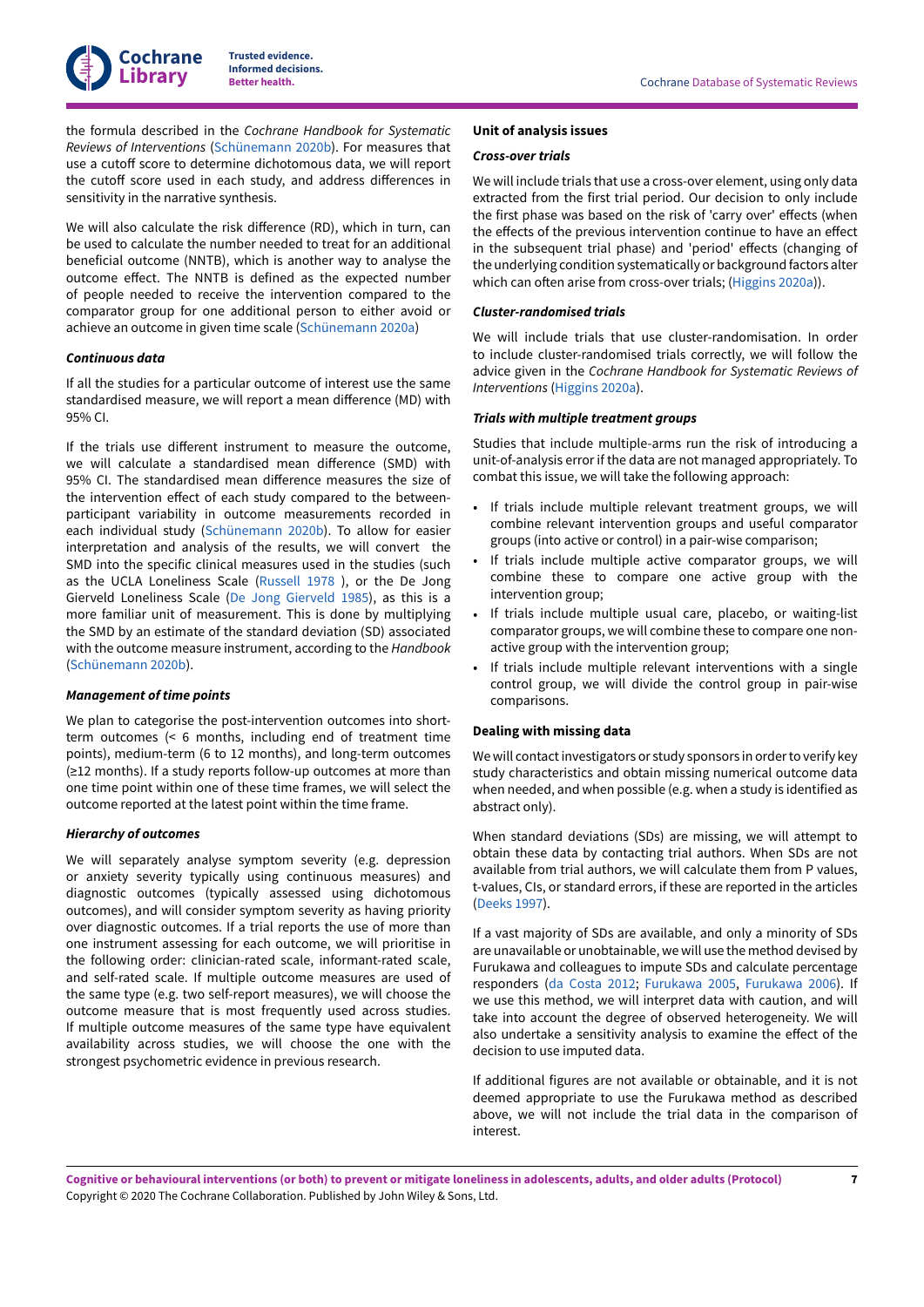Where there are missing data in included studies, we will include available case data (i.e. where data from only participants with a final assessment were included), or where trial authors imputed missing data, using techniques, such as multiple imputation, mixed model regression, or last observation carried forward (LOCF).

## **Assessment of heterogeneity**

We will inspect forest plots visually to consider the direction and magnitude of effects and the degree of overlap between confidence intervals. We will use the Chi2 test to assess statistical heterogeneity, and this will provide evidence of variation in effect estimates beyond that of chance. The Chi<sup>2</sup> test has low power to assess heterogeneity when a low number of participants or trial are included, so we will conservatively set the P value at 0.1 [\(Deeks 2020](#page-11-20)). We will also quantify heterogeneity using the  $I^2$ statistic, giving us values that calculate the percentage of variability attributed to heterogeneity rather than to chance ([Deeks 2020\)](#page-11-20). We will consider I<sup>2</sup> values in the range of 50% to 90% to represent substantial statistical heterogeneity, and we will explore such cases further.

The magnitude and direction of treatment effects will affect the importance of the observed I<sup>2</sup> statistic. The forest plots will provide an estimate of the Tau<sup>2</sup> between-trial variance in a random-effects meta-analysis ([Deeks 2020\)](#page-11-20). We will use the Tau<sup>2</sup> estimate to determine an approximate range of intervention effects for the primary outcome; this will indicate the true spread of the effects of the intervention ([Deeks 2020](#page-11-20)).

## **Assessment of reporting biases**

To minimise the risk of reporting bias, we will conduct extensive searches to include a range of English and non-English published trials, unpublished trials, clinical study reports, and trial registries data in the review. By doing this, it will minimise the risk of bias due to missing results.

We will also attempt to identify outcome reporting bias in trials by recording all relevant trial outcomes, planned and reported, and noting where outcomes are missing. If we find evidence of missing outcomes, we will attempt to obtain any available data by directly contacting the trial authors.

If we are able to pool more than 10 trials, we will create and examine a funnel plot to explore possible small study biases for the primary outcomes. We will construct a funnel plot of effect size versus inverse variance to test for publication bias. An asymmetrical funnel plot is strongly indicative of publication bias, and means that the results of the meta-analysis should be interpreted with caution [\(Egger](#page-11-21) 1997).

## **Data synthesis**

We will initially group studies and report by: time frame (short-, medium-, and long-term), comparator conditions (active versus control, and active versus active), and participant age category (adolescent, adult, or older adult). We will use the WHO's definitions of adolescence (aged 10 to 19 years; ([WHO 2014](#page-14-9))), and older adults (aged over 60 years; [\(WHO 2001](#page-14-15))). We will consider adults as aged 18 years and over.

We will undertake meta-analyses only where this is meaningful, i.e. if the treatments, participants, and the underlying clinical question are similar enough for pooling to make sense.

We will use a random-effects model in the analyses, as we predict a high rate of heterogeneity between the selected studies. A random-effects meta-analysis model suggests that the effects being estimated in different studies follow some sort of distribution [\(Deeks 2020\)](#page-11-20).

## *Narrative synthesis*

If we carry out a narrative synthesis, we will develop a theory of how the intervention might work, according to the included studies. Then,wewill conduct a preliminary synthesis by systematically and thoroughly assessing each study to extract relevant information, in order to evaluate the similarities and differences between them. With this information, we will look closely atthe relationships ofthe data within and between studies. Finally, we will assess how robust our synthesis has been, by looking atthe methods used to complete the synthesis, and the quality of the data produced.

## **Subgroup analysis and investigation of heterogeneity**

We plan to carry out the following subgroup analyses, if there are sufficient studies to do so:

- Delivery of the therapy: we will categorise the interventions depending on their mode of delivery. This will allow us to compare the difference between interventions delivered faceto-face versus those delivered via remote means (telephone, web based).
- Therapy support: we will categorise therapies depending on the level of support provided, such as supported versus unsupported. We predict that there will be a positive association between the level of support provided and the effectiveness of the therapy.
- Type of psychological therapy: we will categorise the form of psychological therapy, where possible, into generic psychological therapies versus therapy that focuses on targeting loneliness. We anticipate that interventions that directly target loneliness could have a greater positive effect on the outcomes.
- Diagnostic equivalence: we will categorise the diagnostic method, based on the tool used, for studies that include a measure of mental health, for example studies which use a screening tool (e.g. PHQ9) versus a diagnostic method (e.g. meeting the DSM or ICD criteria for a mental disorder). This will allow us to assess if effectiveness estimates differ in studies that include participants with a common mental disorder, based on a rating scale or a diagnostic tool.
- Type of therapy: we will categorise interventions based on whether first, second, or third wave techniques were used to compare differences between these types.

We will explore the relationship between effect size and methodological features identified in the 'Risk of bias' assessment using a meta-regression. If there are not sufficient studies to conduct a statistical analysis, we will address this in the narrative synthesis.

We will use the formal test for subgroup differences in Review Manager 5, and base our interpretation on this (Review [Manager](#page-13-17) [2014\)](#page-13-17).

Cognitive or behavioural interventions (or both) to prevent or mitigate loneliness in adolescents, adults, and older adults (Protocol) Copyright © 2020 The Cochrane Collaboration. Published by John Wiley & Sons, Ltd.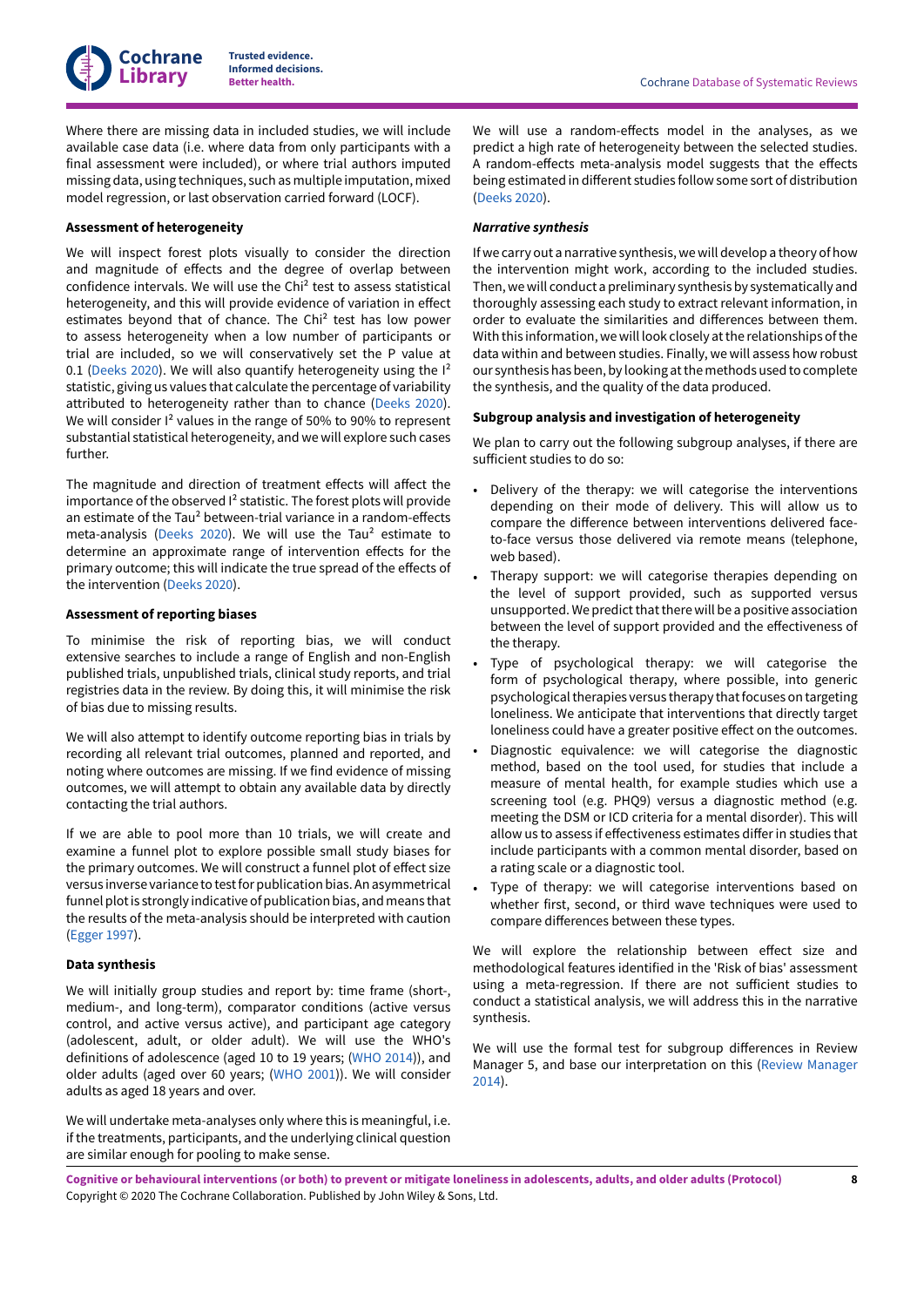#### **Sensitivity analysis**

We plan to carry out the following sensitivity analyses, to test whether key methodological factors or decisions affected the main result:

- Trial quality: we will exclude trials that are at greater risk of bias (lower quality). We will define quality using domains of the 'Risk of bias 2' tool, including allocation concealment and attrition rate. If there are differences in risk of bias between domains, then the rating indicating the higher risk of bias will be used.
- Multi-component or complex therapy: we will exclude multicomponent or complex therapies. This will show the effect of the additional components in the therapies, compared with generic CBT alone.

#### *Reaching conclusions*

We will base our conclusions only on findings from the quantitative or narrative synthesis of studies included in this review.We will avoid making recommendations for practice; our implications for research will suggest priorities for future research, and outline the remaining uncertainties in the area.

#### **Summary of findings and assessment of the certainty of the evidence**

We will create a 'Summary of findings' table using the following outcomes:

- Loneliness
- Depression severity
- Anxiety severity
- Quality of life
- Social connectedness, i.e. social support, social networks, and social isolation
- Adverse events

We will use the five GRADE considerations (study limitations, consistency of effect, imprecision, indirectness, and publication bias) to assess the quality of the body of evidence as it relates to the studies that contribute data to the meta-analyses for the prespecified outcomes. We will use methods and recommendations described in [Chapter](https://training.cochrane.org/handbook/current/chapter-14) 14 of the *Cochrane Handbook for Systematic Reviews of Interventions* (Schünemann 2020a), and [GRADEpro](#page-12-20) software (GRADEpro GDT). We will create a separate 'Summary of findings' table for each comparison (CBT versus the control condition, and CBT versus other active psychological treatments). We will justify all decisions to downgrade the quality of the evidence using footnotes, and we will make comments to aid the reader's understanding of the review, where necessary. We will downgrade by one level for each GRADE factor, up to a maximum of three levels for all factors. If there are very severe problems for a single factor, we will downgrade by two levels.

Examples of each factor for which we would downgrade the level of the evidence:

- study limitations: selective outcome reporting, or recruitment bias in cluster-randomised trials
- consistency of effect: unexplained heterogeneity of results
- imprecision: the presence of wide confidence intervals
- indirectness: time differences in measurement of outcomes
- publication bias: over-estimation of underlying beneficial effects due to publication selection bias

Two review authors (PH, EE), working independently, will make judgements about the quality of the evidence, with disagreements resolved by discussion, or involving a third review author (DM*)*. Judgements will be justified, documented, and incorporated into the reporting of results for each outcome. The 'Summary of findings' table will be completed before writing the discussion, conclusions, and abstract, to highlight any potential influence the study quality had on the reported outcomes.

We will use these domains to rate the overall quality of evidence for the outcomes according to the following categories:

- High quality: further research is very unlikely to change our confidence in the estimate of effect;
- Moderate quality: further research is likely to have an important impact on our confidence in the estimate of effect, and may change the estimate;
- Low quality: further research is very likely to have an important impact on our confidence in the estimate of effect, and is likely to change the estimate;
- Very low quality: we are very uncertain about the estimate.

We will report other key information in the 'Summary of findings' table, such as study sample size and data collection time frame.

## <span id="page-10-0"></span>**A C K N O W L E D G E M E N T S**

We are grateful for the advice and support received from the editorial team of the Cochrane Common Mental Disorders (CCMD) Group.

The review authors and the CCMD Editorial Team, are grateful to the peer reviewers for their time and comments including: Helen Brooks, Kristin Osika, Eiluned Pearce, Anil Raj, Akilesh Ramasamy, Lindsay Robertson and Eleonora Uphoff. They would also like to thank copy editor, Victoria Pennick.

SG, PH, DMcM were funded by the National Institute for Health Research Collaboration for Leadership in Applied Health Research and Care, Yorkshire and Humber (NIHR [CLAHRC](http://www.clahrc-yh.nihr.ac.uk) YH)

Cochrane Group funding acknowledgement: The National Institute for Health Research (NIHR) is the largest single funder of the Cochrane Common Mental Disorders Group.

Disclaimer: The views and opinions expressed herein are those of the review authors and do not necessarily reflect those of the NIHR, National Health Service (NHS), or the Department of Health and Social Care.

Cognitive or behavioural interventions (or both) to prevent or mitigate loneliness in adolescents, adults, and older adults (Protocol) Copyright © 2020 The Cochrane Collaboration. Published by John Wiley & Sons, Ltd.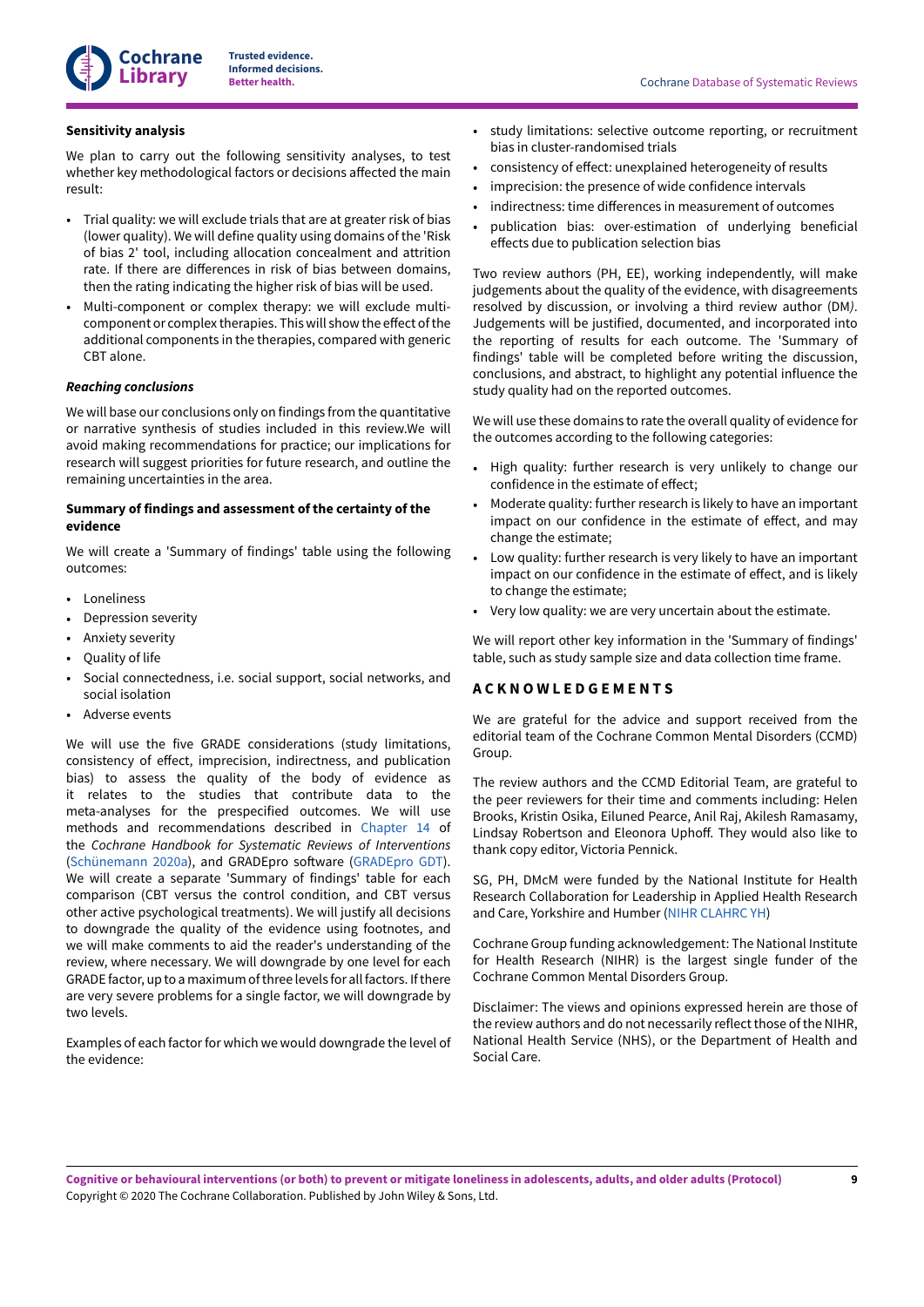

## **REFERENCES**

## <span id="page-11-0"></span>**Additional references**

#### <span id="page-11-7"></span>**Abramowitz 2019**

Abramowitz JS, Deacon BJ, Whiteside SP. Exposure Therapy for Anxiety: Principles and Practice. 2nd edition. New York: Guilford Publications, 2019.

#### <span id="page-11-10"></span>**Beck 1961**

Beck AT, Ward C, Mendelson M, Mock J, Erbaugh J. An inventory for measuring depression. *Archives of General Psychiatry* 1961;**4**(6):561-71.

#### <span id="page-11-8"></span>**Beck 1979**

Beck AT, Rush AJ, Shaw BF, Emery G. Cognitive Therapy of Depression. 1st edition. New York: Guilford Press, 1979.

## <span id="page-11-11"></span>**Beck 1988**

Beck AT, Epstein N, Brown G, Steer RA. An inventory for measuring clinical anxiety: psychometric properties. *Journal of Consulting and Clinical Psychology* 1988;**56**(6):893-7.

## <span id="page-11-5"></span>**Boss 2015**

Boss L, Kang DH, Branson S. Loneliness and cognitive function in the older adult: a systematic review. *International Psychogeriatrics* 2015;**27**(4):541-53.

## <span id="page-11-13"></span>**Brooks 1996**

Brooks R. EuroQol: the current state of play. *Health Policy* 1996;**37**(1):53-72.

#### <span id="page-11-9"></span>**Cacioppo 2006**

Cacioppo JT, Hughes ME, Waite LJ, Hawkley LC, Thisted RA. Loneliness as a specific risk factor for depressive symptoms: cross-sectional and longitudinal analyses. *Psychology and Aging* 2006;**21**(1):140-51. [DOI: [10.1037/0882-7974.21.1.140](https://doi.org/10.1037%2F0882-7974.21.1.140)]

## <span id="page-11-4"></span>**Cacioppo 2009**

Cacioppo JT, Hawkley LC. Perceived social isolation and cognition. *Trends in Cognitive Sciences* 2009;**13**(10):447-54.

#### <span id="page-11-3"></span>**Cacioppo 2014**

Cacioppo JT, Cacioppo S, Boomsma DI. Evolutionary mechanisms for loneliness. *Cognition and Emotion* 2014;**28**(1):3-21.

## <span id="page-11-1"></span>**Cacioppo 2015**

Cacioppo S, Grippo AJ, London S, Goossens L, Cacioppo JT. Loneliness: clinical import and interventions. *Perspectives on Psychological Science* 2015;**10**(2):238-49.

## <span id="page-11-2"></span>**Cohen-Mansfield 2016**

Cohen-Mansfield J, Hazan H, Lerman Y, Shalom V. Correlates and predictors of loneliness in older-adults: a review of quantitative results informed by qualitative insights. *International Psychogeriatrics* 2016;**28**(4):557-76. [DOI: [10.1017/](https://doi.org/10.1017%2FS1041610215001532) [S1041610215001532](https://doi.org/10.1017%2FS1041610215001532)]

#### <span id="page-11-6"></span>**Conoley 1985**

Conoley CW, Garber RA. Effects of reframing and self-control directives on loneliness, depression, and controllability. *Journal of Counseling Psychology* 1985;**32**(1):139-42.

#### <span id="page-11-15"></span>**Covidence [Computer program]**

Veritas Health Innovation Covidence. Version accessed 27 October 2020. Melbourne, Australia: Veritas Health Innovation. Available at covidence.org.

## <span id="page-11-14"></span>**Cutrona 1987**

Cutrona CE, Russell DW. The provisions of social relationships and adaptation to stress. In: Jones WH, Perlman D, editors(s). Advances in Personal Relationships. 1st edition. Stamford, CT: JAI Press, 1987:37-67.

## <span id="page-11-17"></span>**da Costa 2012**

da Costa Bruno R, Rutjes AWS, Johnston BC, Reichenbach S, Nüesch E, Tonia T, et al. Methods to convert continuous outcomes into odds ratios of treatment response and numbers needed to treat: meta-epidemiological study. *International Journal of Epidemiology* 2012;**41**(5):1445-59.

#### <span id="page-11-16"></span>**Deeks 1997**

Deeks J. Are you sure that's a standard deviation? (part 1). *Cochrane News* 1997;**10**:11-2.

## <span id="page-11-20"></span>**Deeks 2020**

Deeks JJ, Higgins JPT, Altman DG, editor(s). Chapter 10: Analysing data and undertaking meta-analyses. In: Higgins JPT, Thomas J, Chandler J, Cumpston M, Li T, Page MJ, et al, editor(s). Cochrane Handbook for Systematic Reviews of Interventions version 6.1 (updated September 2020). Cochrane, 2020. Available from www.training.cochrane.org/handbook.

#### <span id="page-11-12"></span>**De Jong Gierveld 1985**

De Jong-Gierveld J, Kamphuis F. The development of a Raschtype loneliness scale. *Applied Psychological Measurement* 1985;**9**(3):289-99.

## <span id="page-11-21"></span>**Egger 1997**

Egger M, Davey Smith G, Schneider M, Minder C. Bias in meta-analysis detected by a simple, graphical test. *BMJ* 1997;**315**:629-34.

## <span id="page-11-18"></span>**Furukawa 2005**

Furukawa TA, Cipriani A, Barbui C, Brambilla P, Watanabe N. Imputing response rates from means and standard deviations in meta-analyses. *International Clinical Psychopharmacology* 2005;**20**(1):49-52.

#### <span id="page-11-19"></span>**Furukawa 2006**

Furukawa BA, Barbui C, Cipriani A, Brambilla P, Watanabe N. Imputing missing standard deviations in meta-analyses can provide accurate results. *Journal of Clinical Epidemiology* 2006;**59**(1):7-10.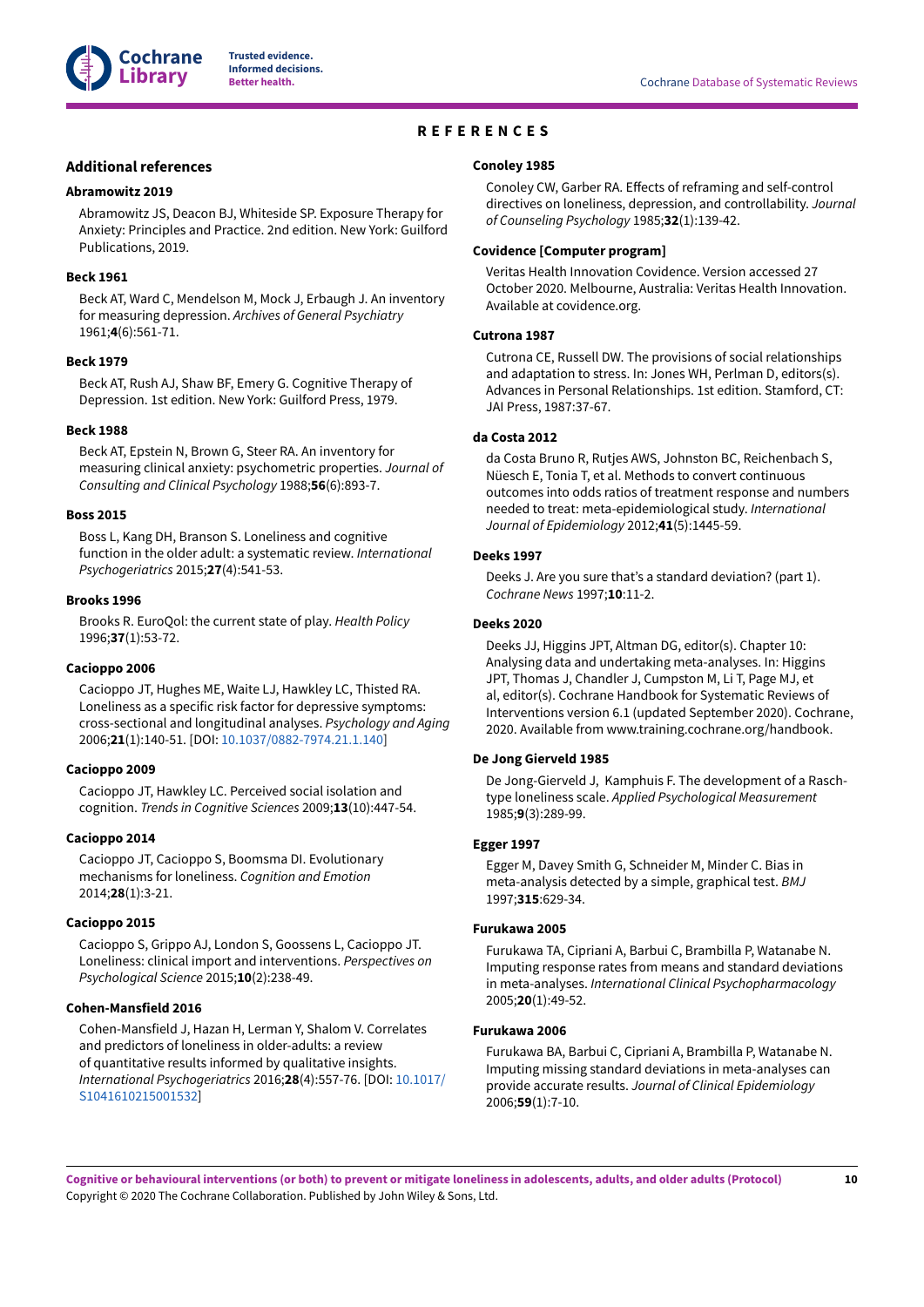

## <span id="page-12-10"></span>**Gawrysiak 2009**

Gawrysiak M, Nicholas C, Hopko DR. Behavioral activation for moderately depressed university students: randomized controlled trial. *Journal of Counselling Psychology* 2009;**56**(3):468-75.

## <span id="page-12-3"></span>**Gerst-Emerson 2015**

Gerst-Emerson K, Jayawardhana J. Loneliness as a public health issue: the impact of loneliness on health care utilization among older adults. *American Journal of Public Health* 2015;**105**(5):1013-9.

## <span id="page-12-8"></span>**Gilbody 2017**

Gilbody SM, Lewis HJ, Adamson JA, Atherton K, Bailey D, Birtwistle J, et al. Effect of collaborative care vs usual care on depressive symptoms among older adults with sub-threshold depression. *Journal of the American Medical Association* 2017;**317**(7):728-37.

## <span id="page-12-20"></span>**GRADEpro GDT [Computer program]**

McMaster University (developed by Evidence Prime) GRADEpro GDT. Version accessed prior to 27 October 2020. Hamilton (ON): McMaster University (developed by Evidence Prime). Available at gradepro.org.

## <span id="page-12-15"></span>**Hamilton 1959**

Hamilton M. The assessment of anxiety states by rating. *British Journal of Medical Psychology* 1959;**32**(1):50-5.

## <span id="page-12-14"></span>**Hamilton 1960**

Hamilton M. A rating scale for depression. *Journal of Neurology, Neurosurgery and Psychiatry* 1960;**23**(1):56.

## <span id="page-12-1"></span>**Hawkley 2010**

Hawkley LC, Cacioppo JT. Loneliness matters: a theoretical and empirical review of consequences and mechanisms. *Annals of Behavioral Medicine* 2010;**40**(2):218-27.

## <span id="page-12-0"></span>**Hayanga 2020**

Hayanga B, Kneale D, Phoenix A. Understanding the friendship networks of older Black and minority ethnic people living in the United Kingdom. *Ageing and Society. Cambridge University Press* 2020:1-20. [DOI: [10.1017/s0144686x19001624](https://doi.org/10.1017%2Fs0144686x19001624)]

## <span id="page-12-11"></span>**Hayes 2004**

Hayes SC, Follette VM, Lineham M. Mindfulness and Acceptance: Expanding the Cognitive-Behavioural Tradition. 1st edition. New York: Guilford Press, 2004.

## <span id="page-12-18"></span>**Higgins 2019b**

Higgins JP, Savović J, Page MJ, Elbers RG, Sterne JA, editor(s). Chapter 8: Assessing risk of bias in a randomized trial. In: Higgins JP, Thomas J, Chandler J, Cumpston MS, Li T, Page MJ, et al, editor(s), Cochrane Handbook for Systematic Reviews of Interventions version 6.0 (updated October 2019). The Cochrane Collaboration, 2019. Available from www.training.cochrane.org/ handbook.

#### <span id="page-12-19"></span>**Higgins 2020a**

Higgins JPT, Eldridge S, Li T, editor(s). Chapter 23: Including variants on randomized trials. In: Higgins JPT, Thomas J,

Chandler J, Cumpston M, Li T, Page MJ, et al, editor(s). Cochrane Handbook for Systematic Reviews of Interventions version 6.1 (updated September 2020). Cochrane, 2020. Available from www.training.cochrane.org/handbook.

## <span id="page-12-6"></span>**Holt-Lunstad 2015**

Holt-Lunstad J, Smith TB, Baker M, Harris T, Stephenson D. Loneliness and social isolation as risk factors for mortality: a meta-analytic review. *Perspectives on Psychological Science* 2015;**10**(2):227-37.

#### <span id="page-12-2"></span>**Holwerda 2014**

Holwerda Tj, Deeg D, Beekman A, van Tilburg T, Stek M, Jonker C, et al. Feelings of loneliness, but not social isolation, predict dementia onset: results from the Amsterdam Study of the Elderly (AMSTEL). *Journal of Neurology, Neurosurgery, and Psychiatry* 2014;**85**(2):135-42.

## <span id="page-12-12"></span>**Kall 2020**

Kall A, Jaghol S, Hesser H, Andersson F, Mahaldi A, Norkvist BT, et al. Internet-based cognitive behavior therapy for loneliness: a pilot randomized controlled trial. *Behavior Therapy* 2020;**51**(1):54-68. [DOI: [10.1016/j.beth.2019.05.001](https://doi.org/10.1016%2Fj.beth.2019.05.001)]

## <span id="page-12-13"></span>**Kroenke 2001**

Kroenke K, Spitzer RL, Williams JB. The PHQ-9: validity of a brief depression severity measure. *Journal of General Internal Medicine* 2001;**16**(9):606-13.

## <span id="page-12-4"></span>**Lasgaard 2016**

Lasgaard M, Friis K, Shevlin M. "Where are all the lonely people?" A population-based study of high-risk groups across the life span. *Social Psychiatry and Psychiatric Epidemiology* 2016;**51**(10):1373-84.

## <span id="page-12-5"></span>**Levine 2012**

Levine MP. Loneliness and eating disorders. *Journal of Psychology* 2012;**146**(1):243-57.

## <span id="page-12-17"></span>**Liberati 2009**

Liberati A, Altman DG, Tetzlaff J, Mulrow C, Gøtzsche PC, Ioannidis JP, et al. The PRISMA statement for reporting systematic reviews and meta-analyses of studies that evaluate health care interventions: explanation and elaboration. *PLoS Medicine* 2009;**6**(7):e1000100.

## <span id="page-12-7"></span>**Lindsay 2019**

Lindsay EK, Young S, Brown KW, Smyth JM, Creswell D. Mindfulness training reduces loneliness and increases social contact in a randomized controlled trial. *Proceedings of the National Academy of Sciences* 2019;**116**(9):3488.

## <span id="page-12-16"></span>**Lubben 1988**

Lubben JE. Assessing social networks among elderly populations. *Family & Community Health* 1988;**11**(3):42-52.

## <span id="page-12-9"></span>**Ma 2020**

Ma R, Mann F, Wang J, Lloyd-Evans B, Terhune J, Al-Shihabi A, et al. The effectiveness of interventions for reducing subjective and objective social isolation among people with mental health problems: a systematic review. *Social Psychiatry and*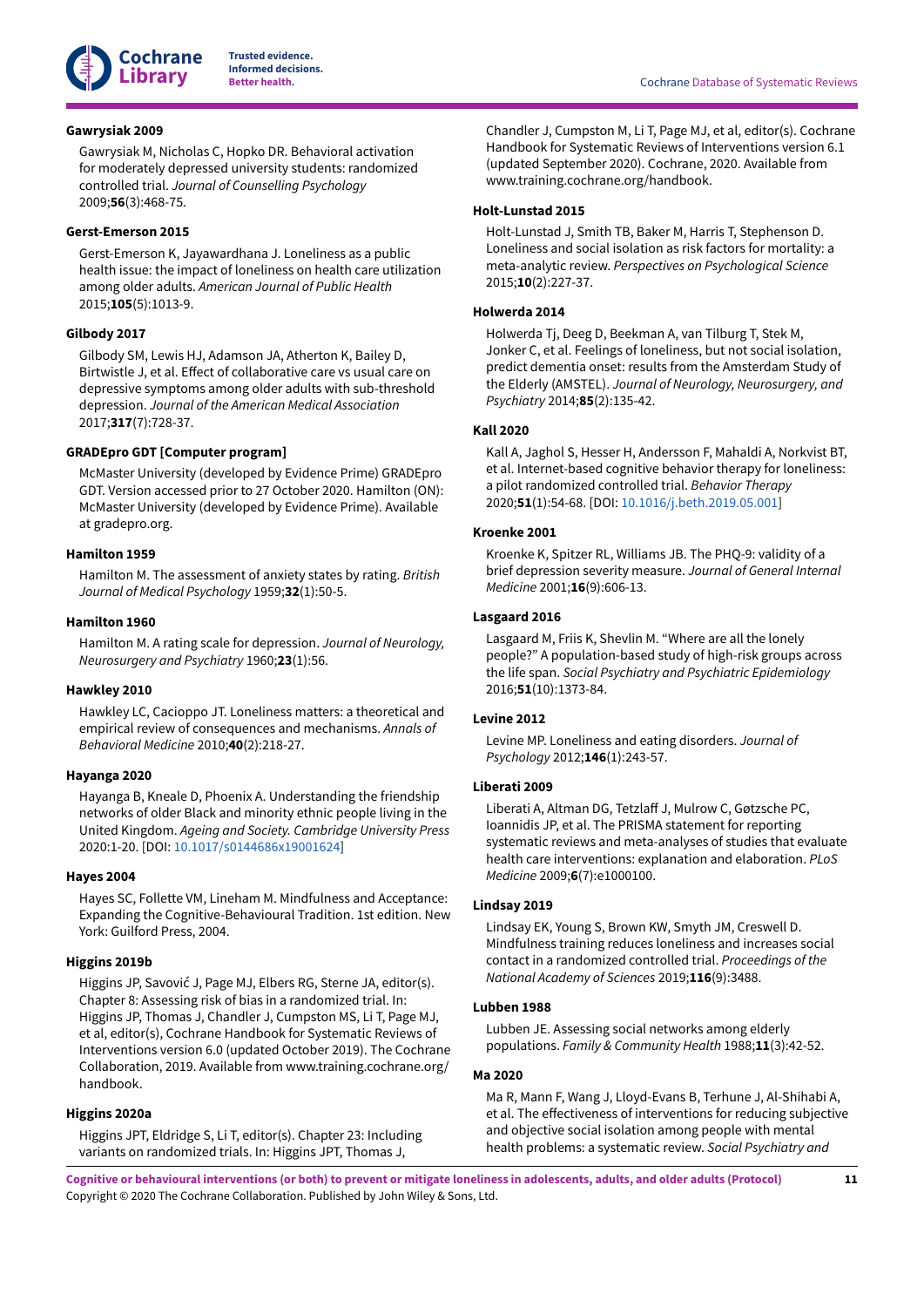

*Psychiatric Epidemiology* 2020;**55**(7):839-76. [DOI: [10.1007/](https://doi.org/10.1007%2Fs00127-019-01800-z) [s00127-019-01800-z](https://doi.org/10.1007%2Fs00127-019-01800-z)]

#### <span id="page-13-2"></span>**Mann 2017**

Mann F, Bone JK, Lloyd-Evans B, Frerichs J, Pinfold V, Ma R, et al. A life less lonely: the state of the art in interventions to reduce loneliness in people with mental health problems. *Social Psychiatry and Psychiatric Epidemiology* 2017;**52**(6):627-38.

## <span id="page-13-11"></span>**Martell 2013**

Martell CR, Dimidjian S, Herman-Dunn R. Behavioural Activation for Depression: A Clinician's Guide. 1st edition. New York: Guilford Press, 2013.

## <span id="page-13-8"></span>**Masi 2011**

Masi CM, Hsi-Yuan C, Hawkley LC, Cacioppo JT. A meta-analysis of interventions to reduce loneliness. *Personality and Social Psychology Review* 2011;**15**(3):219-66.

## <span id="page-13-5"></span>**Meltzer 2013**

Meltzer H, Bebbington P, Dennis MS, Jenkins R, McManus S, Brugha TS. Feelings of loneliness among adults with mental disorder. *Social Psychiatry and Psychiatric Epidemiology* 2013;**48**(1):5-13.

## <span id="page-13-12"></span>**Mental Health Task Force 2016**

Mental Health Task Force, The NHS Confederation. The five year forward view for mental health. www.england.nhs.uk/ wp-content/uploads/2016/02/Mental-Health-Taskforce-FYFVfinal.pdf (accessed prior to 27 October 2020).

#### <span id="page-13-7"></span>**Mezuk 2014**

Mezuk B, Rock A, Lohman MC, Choi M. Suicide risk in long-term care facilities: a systematic review. *International Journal of Geriatric Psychiatry* 2014;**29**(12):1198-211.

#### <span id="page-13-15"></span>**Montgomery 1979**

Montgomery SA, Asberg M. A new depression scale designed to be sensitive to change. *British Journal of Psychiatry* 1979;**134**(4):382-9.

#### <span id="page-13-10"></span>**O'Mahen 2014**

O'Mahen HA, Richards DA, Woodford J, Wilkinson E, McGinley J, Taylor RS, et al. Netmums: a phase II randomized controlled trial of a guided Internet behavioural activation treatment for postpartum depression. *Psychological Medicine* 2014;**44**(8):1675-89.

#### <span id="page-13-0"></span>**Perlman 1981**

Perlman D, Peplau LA. Toward a social psychology of loneliness. In: Gilmour R, Duck S, editors(s). Personal Relationships. 3: Relationships in Disorder. London: Academic Press, 1981:31-56.

#### <span id="page-13-3"></span>**Petitte 2015**

Petitte T, Mallow J, Barnes E, Petrone A, Barr T, Theeke L. A systematic review of loneliness and common chronic physical conditions in adults. *The Open Psychology Journal* 2015;**8**(1 Suppl 2):113-2.

#### <span id="page-13-17"></span>**Review Manager 2014 [Computer program]**

The Cochrane Collaboration Review Manager 5 (RevMan 5). Version 5.4. Copenhagen: The Nordic Cochrane Centre: The Cochrane Collaboration, 2014.

## <span id="page-13-9"></span>**Richards 2016**

Richards K, Marko-Holguin M, Fogel J, Anker L, Ronayne J, Van Voorhees BW. Randomized clinical trial of an internet-based intervention to prevent adolescent depression in a primary care setting (catch-it): 2.5-year outcomes. *Journal of Evidence-based Psychotherapies* 2016;**16**(2):113-34.

#### <span id="page-13-4"></span>**Rico-Uribe 2016**

Rico-Uribe LA, Caballero FF, Olaya Be, Tobiasz-Adamczyk B, Koskinen S, Leonardi M, et al. Loneliness, social networks, and health: a cross-sectional study in three countries. *PloS one* 2016;**11**(1):e0145264.

## <span id="page-13-13"></span>**Royal College of Psychiatrists 2010**

Royal College of Psychiatrists. No health without public mental health: the case for action. Position Statement PS4/2010. www.rcpsych.ac.uk/pdf/PS04\_2010.pdf (accessed prior to 27 October 2020).

## <span id="page-13-14"></span>**Russell 1978**

Russell D, Peplau LA, Ferguson ML. Developing a measure of loneliness. *Journal of Personality Assessment* 1978;**42**(3):290-4.

## <span id="page-13-19"></span>**Schünemann 2020a**

Schünemann HJ, Higgins JP, Vist GE, Glasziou P, Akl EA, Skoetz N, et al, on behalf of the Cochrane GRADEing Methods Group. Chapter 14: Completing 'Summary of findings' tables and grading the certainty of the evidence. In: Higgins JP, Thomas J, Chandler J, Cumpston MS, Li T, Page MJ, et al, editor(s), Cochrane Handbook for Systematic Reviews of Interventions version 6.1 (updated September 2020). Cochrane, 2020. Available from www.training.cochrane.org/handbook.

#### <span id="page-13-18"></span>**Schünemann 2020b**

Schünemann HJ, Vist GE, Higgins JPT, Santesso N, Deeks JJ, Glasziou P, et al. Chapter 15: Interpreting results and drawing conclusions. In: Higgins JPT, Thomas J, Chandler J, Cumpston M, Li T, Page MJ, et al, editor(s). Cochrane Handbook for Systematic Reviews of Interventions version 6.1 (updated September 2020). Cochrane, 2020. Available from www.training.cochrane.org/handbook.

#### <span id="page-13-6"></span>**Smagula 2016**

Smagula SF, Stone KL, Fabio A, Cauley JA. Risk factors for sleep disturbances in older adults: evidence from prospective studies. *Sleep Medicine Reviews* 2016;**25**:21-30.

#### <span id="page-13-1"></span>**Smith 2019**

Smith KJ, Victor C. Typologies of loneliness, living alone and social isolation, and their associations with physical and mental health. *Ageing and Society* 2019;**39**(8):1709-30.

## <span id="page-13-16"></span>**Spielberger 1983**

Spielberger CD, Gorsuch RL, Lushene R, Vagg PR, Jacobs GA. Manual for the State-Trait Anxiety Inventory. 2nd edition. Palo Alto, CA: Consulting Psychologists Press, 1983.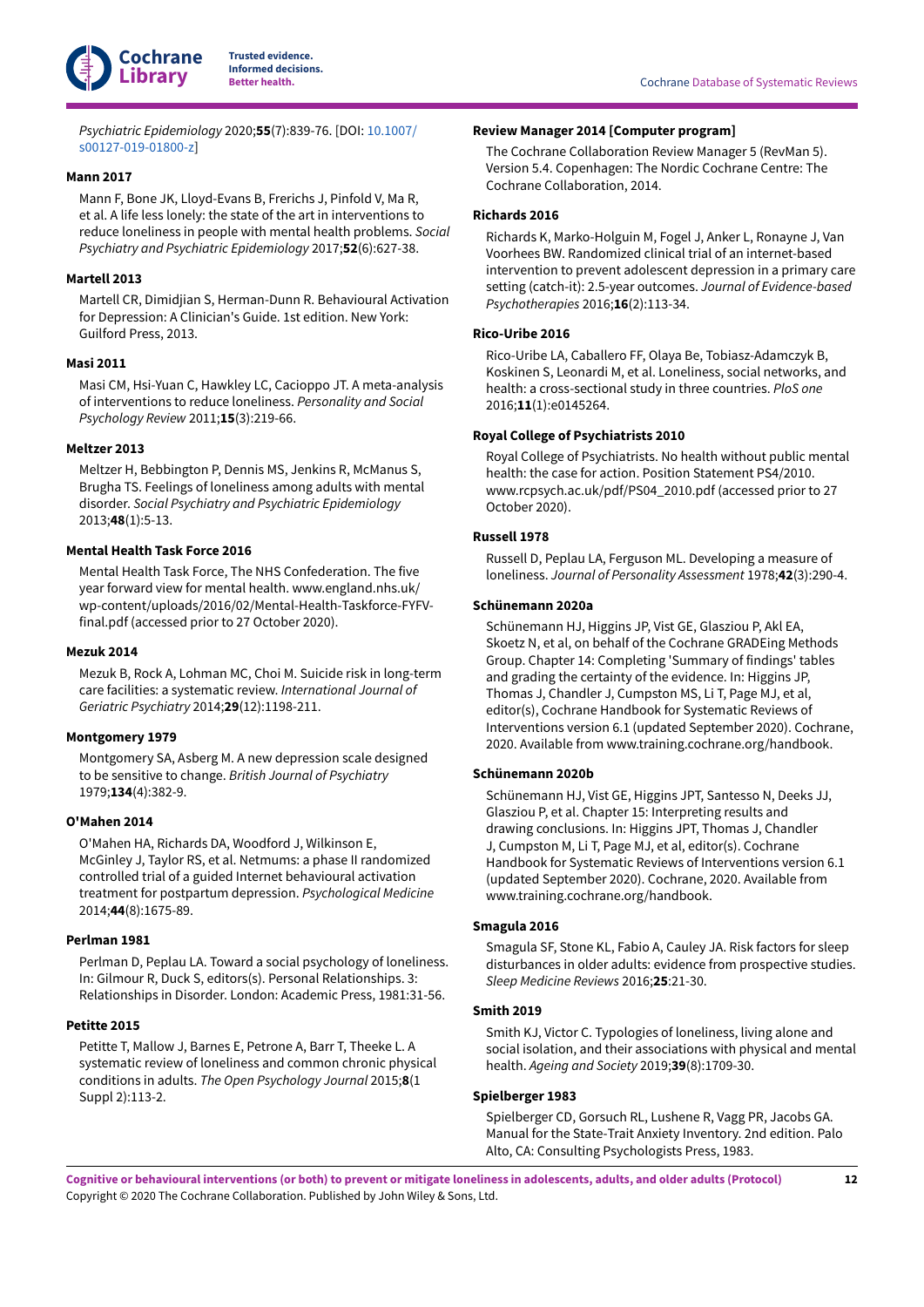

#### <span id="page-14-10"></span>**Spitzer 2006**

Spitzer RL, Kroenke K, Williams JB, Löwe WB. A brief measure for assessing generalized anxiety disorder: the GAD-7. *Archives of Internal Medicine* 2006;**166**(10):1092-7.

#### <span id="page-14-3"></span>**Steptoe 2013**

Steptoe A, Shankar A, Demakakos P, Wardle J. Social isolation, loneliness, and all-cause mortality in older men and women. *Proceedings of the National Academy of Sciences* 2013;**110**(15):5797-801.

#### <span id="page-14-14"></span>**Sterne 2019**

Sterne JAC, Savovic J, Page MJ, Elbers RG, Blencowe NS, Boutron I, et al. RoB 2: A revised tool for assessing risk of bias in randomised trials. *BMJ* 2019;**366**:I4898.

## <span id="page-14-5"></span>**Thomas 2015**

Thomas J. Insights in loneliness, older people and wellbeing, 2015. backup.ons.gov.uk/wp-content/uploads/ sites/3/2015/10/Insights-into-Loneliness-Older-People-and-Well-being-2015.pdf) (accessed prior to 27 October 2020).

#### <span id="page-14-1"></span>**Victor 2005**

Victor C, Grenade L, Boldy D. Measuring loneliness in later life: a comparison of diIering measures. *Reviews in Clinical Gerontology* 2005;**15**(1):63-70.

#### <span id="page-14-4"></span>**Victor 2012**

Victor CR, Yang K. The prevalence of loneliness among adults: a case study of the United Kingdom. *Journal of Psychology* 2012;**146**(1-2):85-104.

#### <span id="page-14-2"></span>**Wang 2017**

Wang J, Lloyd-Evans B, Giacco D, Forsyth R, Nebo C, Mann F, et al. Social isolation in mental health: a conceptual and methodological review. *Social Psychiatry and Psychiatric Epidemiology* 2017;**52**(12):1451-61.

#### <span id="page-14-0"></span>**A P P E N D I C E S**

#### <span id="page-14-13"></span>**Appendix 1. CochraneSpecialized Register**

## **Cochrane Common Mental Disorders Controlled Trials Register (CCMDCTR)**

The Cochrane Common Mental Disorders Group (CCMD) maintains an archived controlled trials register known as the CCMDCTR. This specialized register contains over 40,000 reference records (reports of RCTs) for anxiety disorders, depression, bipolar disorder, eating disorders, self-harm, and other mental disorders within the scope of this Group. The CCMDCTR is a partially studies-based register, with more than 50% ofreference records tagged to around 12,500 individually PICO-coded study records. Reports of studies in the register were collated from (weekly) generic searches of key bibliographic databases to June 2016, which included: MEDLINE (1950 onwards), Embase (1974 onwards), PsycINFO(1967 onwards), quarterly searches ofthe Cochrane Central Register of Controlled Trials (CENTRAL), and reviewspecific searches of additional databases. Reports of studies were also sourced from international trials registries, drug companies, the handsearching of key journals, conference proceedings and other (non-Cochrane) systematic reviews and meta-analyses. Details of [CCMD's](http://cmd.cochrane.org/search-strategies-identification-studies) core search [strategies](http://cmd.cochrane.org/search-strategies-identification-studies) (used to identify RCTs) are on the Group's website, with an example of the core MEDLINE search displayed below.

*[*M*eSH Headings]:* eating disorders/ or anorexia nervosa/ or binge-eating disorder/ or bulimia nervosa/ or female athlete triad syndrome/ or pica/ or hyperphagia/ or bulimia/ or self-injurious behavior/ or self mutilation/ or suicide/ or suicidal ideation/ or suicide, attempted/ or mood disorders/ or affective disorders, psychotic/ or bipolar disorder/ or cyclothymic disorder/ or depressive disorder/ or depression, postpartum/ or depressive disorder, major/ or depressive disorder, treatment-resistant/ or dysthymic disorder/ or seasonal affective disorder/ or neurotic disorders/ or depression/ or adjustment disorders/ or exp antidepressive agents/ or anxiety disorders/ or agoraphobia/ or neurocirculatory asthenia/ or obsessive-compulsive disorder/ or obsessive hoarding/ or panic disorder/ or phobic disorders/ or stress disorders, traumatic/ or combat disorders/ or stress disorders, post-traumatic/ or stress disorders, traumatic, acute/ or anxiety/ or anxiety, castration/ or koro/ or anxiety, separation/ or panic/ or exp anti-anxiety agents/ or somatoform disorders/ or body

#### Cognitive or behavioural interventions (or both) to prevent or mitigate loneliness in adolescents, adults, and older adults (Protocol) Copyright © 2020 The Cochrane Collaboration. Published by John Wiley & Sons, Ltd.

#### <span id="page-14-7"></span>**Wang 2020**

Wang J, Lloyd-Evans B, Marston L, Mann F, Ma R, Johnson S. Loneliness as a predictor of outcomes in mental disorders among people who have experienced a mental health crisis: a 4 month prospective study. *BMC Psychiatry* 2020;**20**(1):249.

## <span id="page-14-11"></span>**Ware 1992**

Ware JE, Sherboume CD. The MOS 36-item short-form health survey (SF-36). I. Conceptual framework and item selection. *Medical Care* 1992;**30**(6):473-83.

#### <span id="page-14-15"></span>**WHO 2001**

World Health Organization (WHO). Men, ageing and health: achieving health across the life span. Available at www.who.int/ ageing/publications/men (accessed 23 October 2020).

## <span id="page-14-9"></span>**WHO 2014**

World Health Organization (WHO). Recognizing adolescence. Available at apps.who.int/adolescent/second-decade/section2/ page1/recognizing-adolescence.html (accessed 10 June 2020).

#### <span id="page-14-12"></span>**WHOQOL Group 1998**

The WHOQOL Group. Development of the World Health Organization WHOQOL-BREF quality of life assessment. *Psychological Medicine* 1998;**28**(3):551-8. [DOI: [10.1017/](https://doi.org/10.1017%2Fs0033291798006667) [s0033291798006667\]](https://doi.org/10.1017%2Fs0033291798006667)

## <span id="page-14-8"></span>**Wilson 2007**

Wilson RS, Krueger KR, Arnold SE, Schneider JA, Kelly JF, Barnes LiL, et al. Loneliness and risk of Alzheimer disease. *Archives of General Psychiatry* 2007;**64**(2):234-40.

#### <span id="page-14-6"></span>**Yan 2014**

Yan Z, Yang X, Wang L, Zhao Y, Yu L. Social change and birth cohort increase in loneliness among Chinese older adults: a cross-temporal meta-analysis, 1995-2011. *International Psychogeriatrics* 2014;**26**(11):1773-81.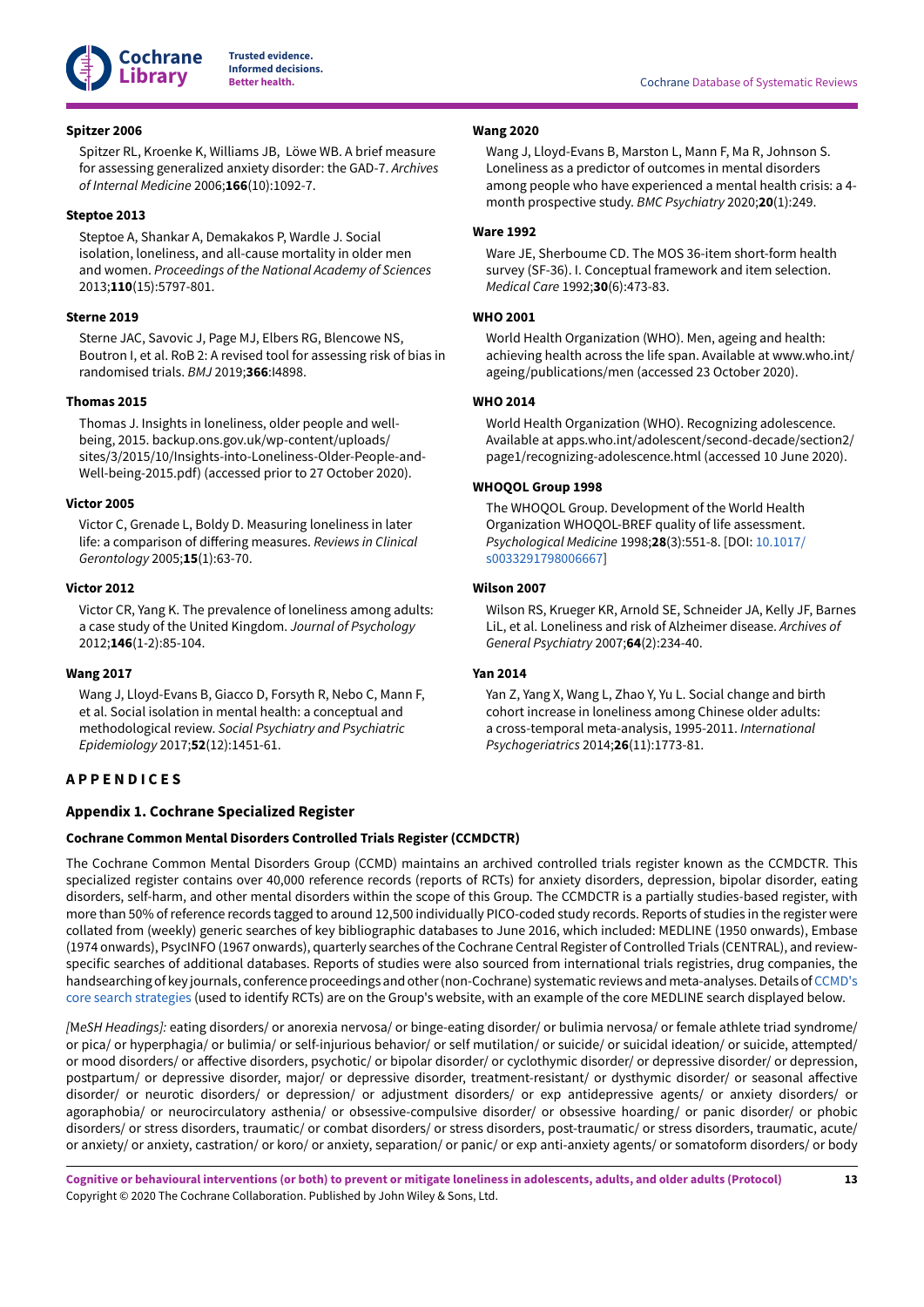

dysmorphic disorders/ or conversion disorder/ or hypochondriasis/ or neurasthenia/ or hysteria/ or munchausen syndrome by proxy/ or munchausen syndrome/ or fatigue syndrome, chronic/ or obsessive behavior/ or compulsive behavior/ or behavior, addictive/ or impulse control disorders/ or firesetting behavior/ or gambling/ or trichotillomania/ or stress, psychological/ or burnout, professional/ or sexual dysfunctions, psychological/ or vaginismus/ or Anhedonia/ or AIective Symptoms/ or \*Mental Disorders/ OR *[Title/ Author Keywords]:* (eating disorder\* or anorexia nervosa or bulimi\* or binge eat\* or (self adj (injur\* or mutilat\*)) or suicide\* or suicidal or parasuicid\* or mood disorder\* or affective disorder\* or bipolar i or bipolar ii or (bipolar and (affective or disorder\*)) or mania or manic or cyclothymic\* or depression or depressive or dysthymi\* or neurotic or neurosis or adjustment disorder\* or antidepress\* or anxiety disorder\* or agoraphobia or obsess\* or compulsi\* or panic or phobi\* or ptsd or posttrauma\* or post trauma\* or combat or somatoform or somati#ation or medical\* unexplained or body dysmorphi<sup>\*</sup> or conversion disorder or hypochondria<sup>\*</sup> or neurastheni<sup>\*</sup> or hysteria or munchausen or chronic fatigue<sup>\*</sup> or gambling or trichotillomania or vaginismus or anhedoni\* or aIective symptoms or mental disorder\* or mental health).tw,kf. AND *[RCT filter]:* (controlled clinical trial.pt. or randomised controlled trial.pt. or (randomi#ed or randomi#ation).ab,ti. or randomly.ab. or (random\* adj3 (administ\* or allocat\* or assign\* or class\* or control\* or determine\* or divide\* or distribut\* or expose\* or fashion or number\* or place\* or recruit\* or subsitut\* or treat\*)).ab. or placebo\*.ab,ti. or drug therapy.fs. or trial.ab,ti. or groups.ab. or (control\* adj3 (trial\* or study or studies)).ab,ti. or ((singl\* or doubl\* or tripl\* or trebl\*) adj3 (blind\* or mask\* or dummy\*)).mp. or clinical trial, phase ii/ or clinical trial, phase iii/ or clinical trial, phase iv/ or randomised controlled trial/ or pragmatic clinical trial/ or (quasi adj (experimental or random\*)).ti,ab. or ((waitlist\* or wait\* list\* or treatment as usual or TAU) adj3 (control or group)).ab.)

Records were screened for reports of RCTs within the scope of the Cochrane Common Mental Disorders Group. Secondary reports of RCTs were tagged to the appropriate study record.

The rationale of maintaining a comprehensive specialised register was reviewed when the editorial group moved from the University of Bristol to the University of York in June 2016. At this time, the Group decided to archive the CCMDCTR and return to searching the medical and psychological literature directly, on a review-by-review basis.

\*\*\*\*\*\*\*\*\*\*\*\*\*\*\*\*\*\*\*\*\*\*\*\*\*\*\*\*\*\*\*\*\*\*\*\*\*\*\*\*\*\*\*\*\*\*\*\*\*\*\*\*\*\*\*\*\*\*\*\*\*\*\*\*\*\*\*\*\*\*\*\*\*\*\*\*\*\*\*\*\*\*\*\*\*\*\*\*\*\*\*\*\*\*\*\*\*\*\*\*\*\*\*\*\*\*\*\*\*\*\*\*\*\*\*\*\*\*\*\*\*\*\*\*\*

For this review, the information specialist with CCMD will initially cross-search the CCMDCTR-Studies and References register (all years to June 2016) using the following terms:

#1 ("social isolation" or loneliness or abandonment or alienation or "separation reactions" or (separation adj1 anxiety) or homesickness or quarantine or lockdown or "lock down" ):eh,emt,ky,mc,mh

#2 (lonely or loneliness or ((social\* or societal\*) adj (confine\* or isolat\* or inclusion or participation))):ti,ab

#3 "sense of belonging":ti,ab

#4 (homesick\* or "home sick\*"):ti,ab

#5 (anxiety adj1 separation):ti,ab

#6 (quarantine\* or lockdown\* or "lock down\*"):ti,ab

#7 ((social\* adj3 (contact\* or connect\* or integrat\* or isolat\* or network\* or provision\* or relationship\* or support\*) adj3 (scale\* or subscale\* or score\* or test\* or measure\* or questionnaire\* or index or indices or inventory or interview\* or survey\* or form or checklist or "check list\*")) or ("mental health continuum" adj2 (SF or "short form")) or MHC-SF) [all fields]

#8 (#1 or #2 or #3 or #4 or #5 or #6 or #7)

Key to search fields. ab: abstract; eh,emt: EMTREE headings; ky: Cochrane Review Group (CRG) keywords; mc: MeSH checkwords; mh: MeSH headings; ti:title.

## <span id="page-15-0"></span>**Appendix 2. PsycINFO Ovid search**

Further searches will be conducted directly on the main bibliographic databases, with an example of the PsycINFO search displayed below.

Ovid APA PsycInfo database <1806 to current> Search Strategy:

--------------------------------------------------------------------------------

1. social isolation/ or loneliness/ or abandonment/ or alienation/

- 2. (loneliness or ((social\* or societal\*) adj (confine\* or isolat\* or inclusion or participation))).ti,ab,id.
- 3. "sense of belonging".ti,ab,id.
- 4. homesickness/
- 5. (homesick\* or home sick\*).ti,ab,id.
- 6. separation reactions/ or exp separation anxiety/
- 7. (anxiety adj1 separation).ti,ab,id.
- 8. (quarantine? or lockdown? or lock down?).ti,ab,id.

9. or/1-8

10. (loneliness scale? or social network scale? or social provision scale?).af.

11. (loneliness or lonely or (social\* adj (contact? or connect\* or isolat\* or network?))).tm.

12. (((mental health continuum) adj2 (short form or SF)) or MHC-SF).af.

13. or/10-12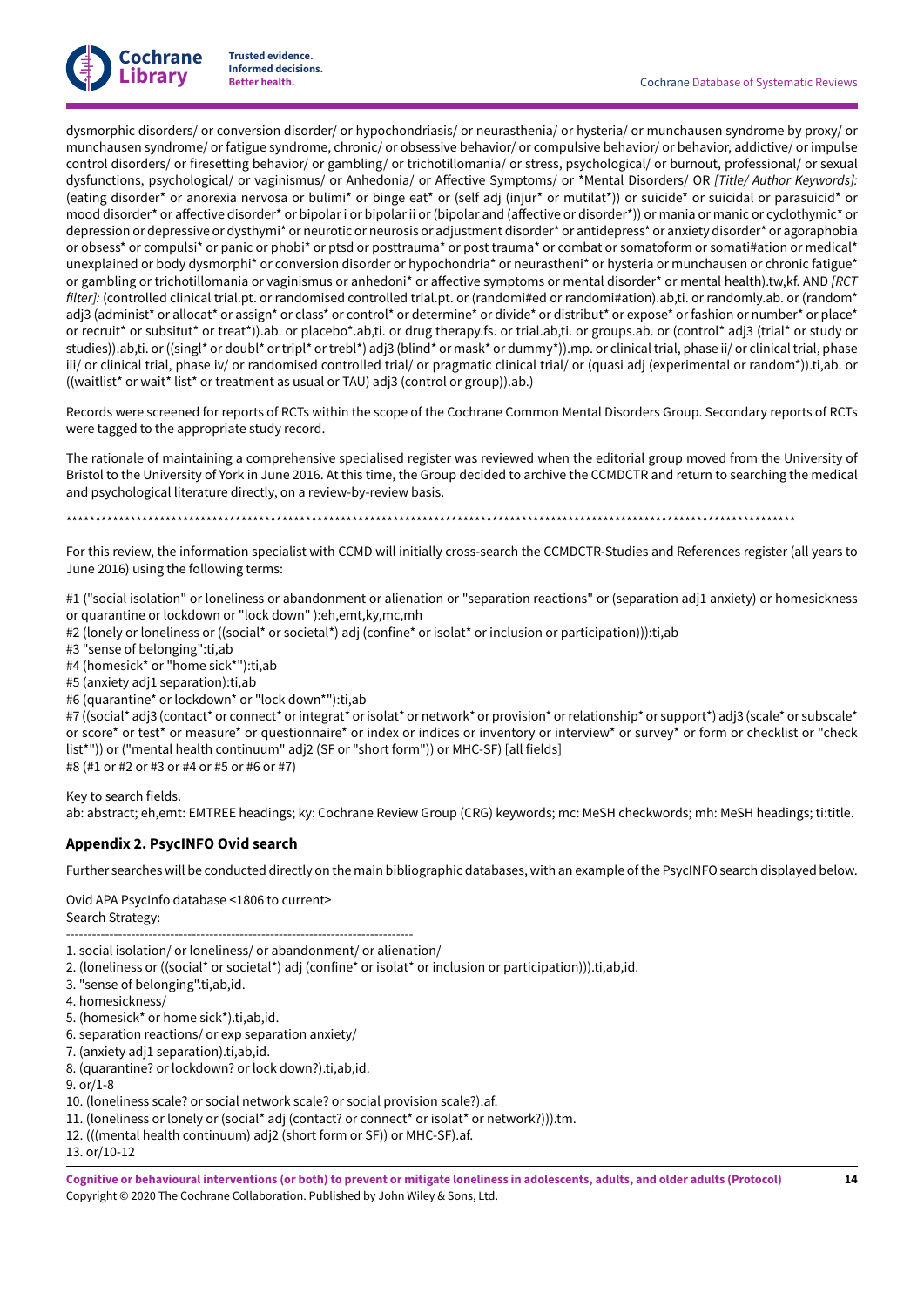

14. cognitive behavior therapy/ or cognitive restructuring/ or cognitive techniques/ or cognitive therapy/ or dialectical behavior therapy/ or schema therapy/ or problem solving/

15. psychotherapy/ or exp group psychotherapy/ or counseling/ or group counseling/ or exp psychotherapeutic counseling/ or psychotherapeutic techniques/

16. mindfulness-based interventions/ or mindfulness/ or "acceptance and commitment therapy"/

17. relaxation therapy/ or progressive relaxation therapy/ or autogenic training/ or guided imagery/ or meditation/

18. ((cogniti\* or behavio\*) adj3 (counsel\* or intervention or therap\* or psychotherap\* or training or treatment or technique\* or restructur\* or defusion)).ti,ab,id.

19. (CBT\* or CBASP or contingency management or covert conditioning or covert sensiti#ation or defusion or MBCT\* or problem focus\* or rational emotive or REBT or schema).ti,ab,id.

20. ((problem\* adj2 (focus\* or sol\*)) or role play\* or schema\* or self-control\* or self control\*).ti,ab,id,hw.

21. (((psychotherap\* or therap\*) adj3 (commitment or acceptance)) or (self\* adj (control or analysis or direct\* or esteem or help or instruct\* or manage\*))).ti,ab,id.

22. ((attribution\* or reattribution\*) adj3 (therap\* or psychotherap\*)).ti,ab,id.

23. (metacognitive or meta-cognitive or mindfulness\* or third wave or (behavio\* adj3 modification) or (thought\* adj3 suppress\*) or rumination).ti,ab,id.

24. (exposure therapy or exposure task\* or psychoeducat\* or psycho-educat\* or relaxation or sensitivity training or assertiveness training or self talk or (social adj2 (coach\* or skill\* or effectiveness))).ti,ab,id,hw.

25. exp behavior therapy/ or exp behavior modification/ or behavior change/ or behavior contracting/

26. behavioral activation system/

27. ((behavio\* adj1 activ\*) or BATD).ti,ab,id.

28. (behavio\* adj3 (reinforce\* or re-inforce\*)).ti,ab,id.

29. (behavio\* adj2 (change or contracting or modification or modify\*)).ti,ab,id.

30. ((activit\* or event?) adj2 (schedul\* or training)).ti,ab,id.

31. planned behavior/

32. ((pleas\* or enjoyable or rewarding) adj (activit\* or event?)).ti,ab,id.

33. exp operant conditioning/

34. (operant conditioning or instrumental learning).ti,ab,id.

35. exp contingency management/

36. (positive interaction\* or avoidant coping or environmental contingenc\* or contigency management).ti,ab,id.

37. functional analysis.ti,ab,id,sh.

38. (behavio\* and (self adj (care or efficacy or evaluat\* or monitor\*))).ti,id,hw.

39. (behavio\* adj (counsel\* or intervention or train\* or treatment? or therap\* or psychotherap\*)).ti.

40. (((contingent or positive) adj1 reinforc\*) or (reinforc\* adj3 (environment\* or experience\*))).ti,ab,id.

41. intervention/ or group intervention/ or group discussion/

42. (group adj2 (program\* or rehabilitation)).ti,ab,id.

43. or/14-42

44. clinical trials.sh.

45. (randomi#ed or randomi#ation or randomi#ing).ti,ab,id.

46. (RCT or at random or (random\* adj3 (administ\* or allocat\* or assign\* or class\* or control\* or crossover or cross-over or determine\* or divide\* or division or distribut\* or expose\* or fashion or number\* or place\* or recruit\* or split or subsitut\* or treat\*))).ti,ab,id.

47. (control\* and (trial or study or group) and (placebo or waitlist\* or wait\* list\* or ((treatment or care) adj2 usual))).ti,ab,id,hw.

48. ((single or double or triple or treble) adj2 (blind\* or mask\* or dummy)).ti,ab,id.

49. trial.ti.

50. placebo.ti,ab,id,hw.

51. treatment outcome.md.

52. treatment effectiveness evaluation.sh.

53. mental health program evaluation.sh.

54. or/44-53

55. (9 and 43 and 54)

56. (13 and 43 and 54)

57. (55 or 56)

Key to search fields.

af: all fields; ab: abstract; id: key concepts; hw: subject heading word; md: methodology; sh: subject heading; ti: title, tm: tests & measures.

## <span id="page-16-0"></span>**W H A T ' S N E W**